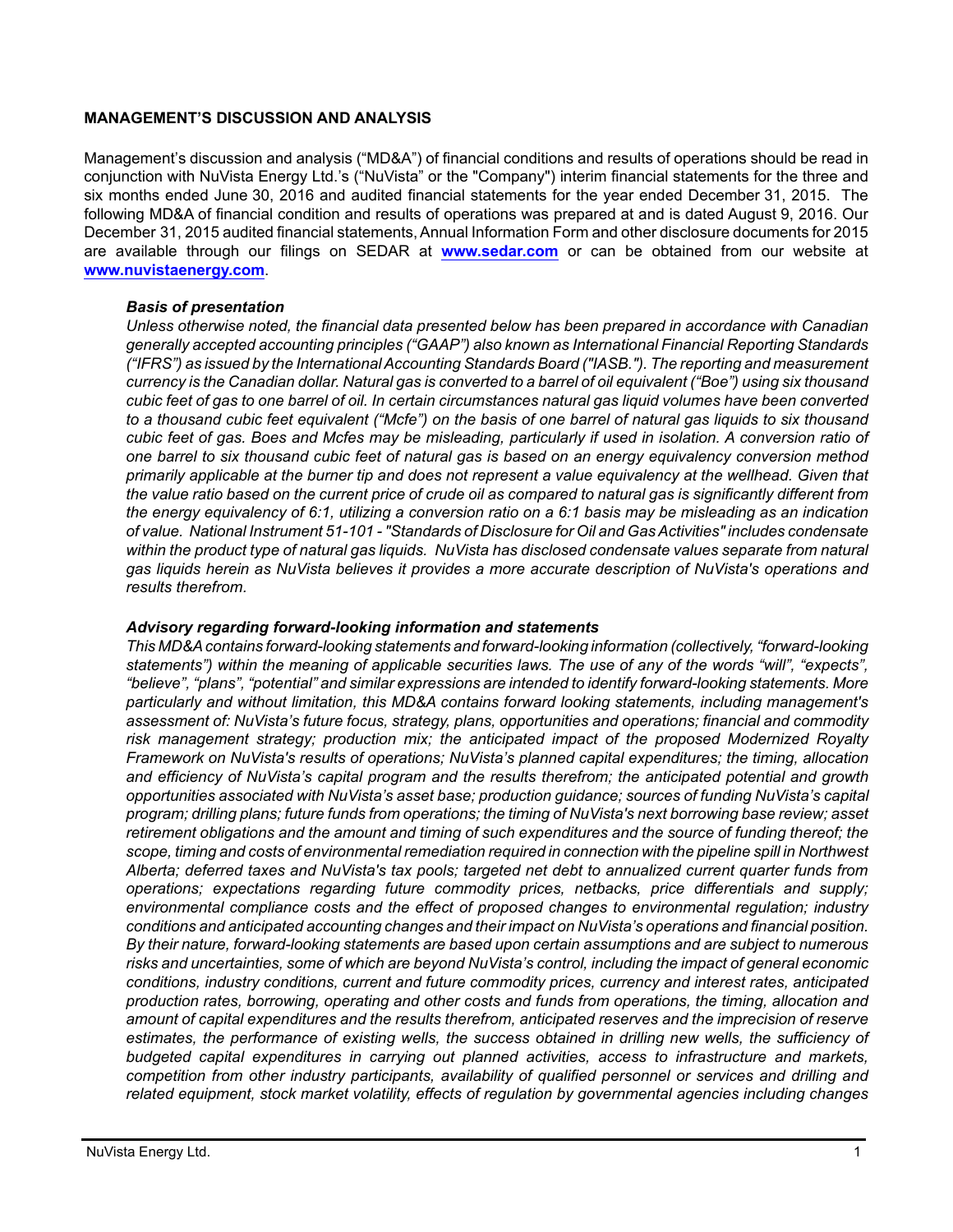*in environmental regulations, tax laws and royalties; the ability to access sufficient capital from internal sources and bank and equity markets; and including, without limitation, those risks considered under "Risk Factors" in our Annual Information Form. Readers are cautioned that the assumptions used in the preparation of such information, although considered reasonable at the time of preparation, may prove to be imprecise and, as such, undue reliance should not be placed on forward-looking statements. NuVista's actual results, performance or achievement could differ materially from those expressed in, or implied by, these forward-looking statements, or if any of them do so, what benefits NuVista will derive therefrom. NuVista has included the forward-looking statements in this MD&A in order to provide readers with a more complete perspective on NuVista's future operations and such information may not be appropriate for other purposes. NuVista disclaims any intention or obligation to update or revise any forward-looking statements, whether as a result of new information, future events or otherwise, except as required by law.*

*This MD&A also contains future-oriented financial information and financial outlook information (collectively, "FOFI") about NuVista's prospective results of operations and funds from operations, all of which are subject to the same assumptions, risk factors, limitations, and qualifications as set forth above. Readers are cautioned that the assumptions used in the preparation of such information, although considered reasonable at the time of preparation, may prove to be imprecise and, as such, undue reliance should not be placed on FOFI and forward-looking statements. NuVista's actual results, performance or achievement could differ materially from those expressed in, or implied by, these forward-looking statements and FOFI, or if any of them do so, what benefits NuVista will derive therefrom. NuVista has included the forward-looking statements and FOFI in this press release in order to provide readers with a more complete perspective on NuVista's future operations and such information may not be appropriate for other purposes. NuVista disclaims any intention or obligation to update or revise any forward-looking statements, whether as a result of new information, future events or otherwise, except as required by law.*

# *Non-GAAP measurements*

*Within the MD&A, references are made to terms commonly used in the oil and natural gas industry. Management uses "funds from operations", "funds from operations netback", "net debt", "net debt to annualized current quarter funds from operations", "operating netback" ,"total revenue", "adjusted working capital" and "funds from operations netback" to analyze operating performance and leverage. These terms do not have any standardized meaning prescribed by GAAP and therefore may not be comparable with the calculation of similar measures for other entities.* 

*Funds from operations are based on cash flow from operating activities as per the statement of cash flows before changes in non-cash working capital, asset retirement expenditures, note receivable allowance (recovery) and environmental remediation expenses. Funds from operations as presented is not intended to represent operating cash flow or operating profits for the period nor should it be viewed as an alternative to cash flow from operating activities, per the statement of cash flows, net earnings (loss) or other measures of financial performance calculated in accordance with GAAP.*

*All references to funds from operations throughout this MD&A are based on cash flow from operating activities before changes in non-cash working capital, asset retirement expenditures, note receivable allowance (recovery) and environmental remediation expenses. Funds from operations per share is calculated based on the weighted average number of common shares outstanding consistent with the calculation of net loss per share. Total revenue equals oil and natural gas revenues including realized financial derivative gains/losses. Operating netback equals the total of revenues including realized financial derivative gains/losses less royalties, transportation and operating expenses calculated on a Boe basis. Funds from operations netback is operating netback less general and administrative, restricted stock units and interest expenses calculated on a Boe basis. Net debt is calculated as long-term debt plus senior unsecured notes plus adjusted working capital. Adjusted working capital is current assets less current liabilities and excludes the current portions of the financial derivative assets or liabilities, asset retirement obligations and deferred premium on flow through shares. Net debt to annualized current quarter funds from operations is net debt divided by annualized fourth quarter funds from operations.*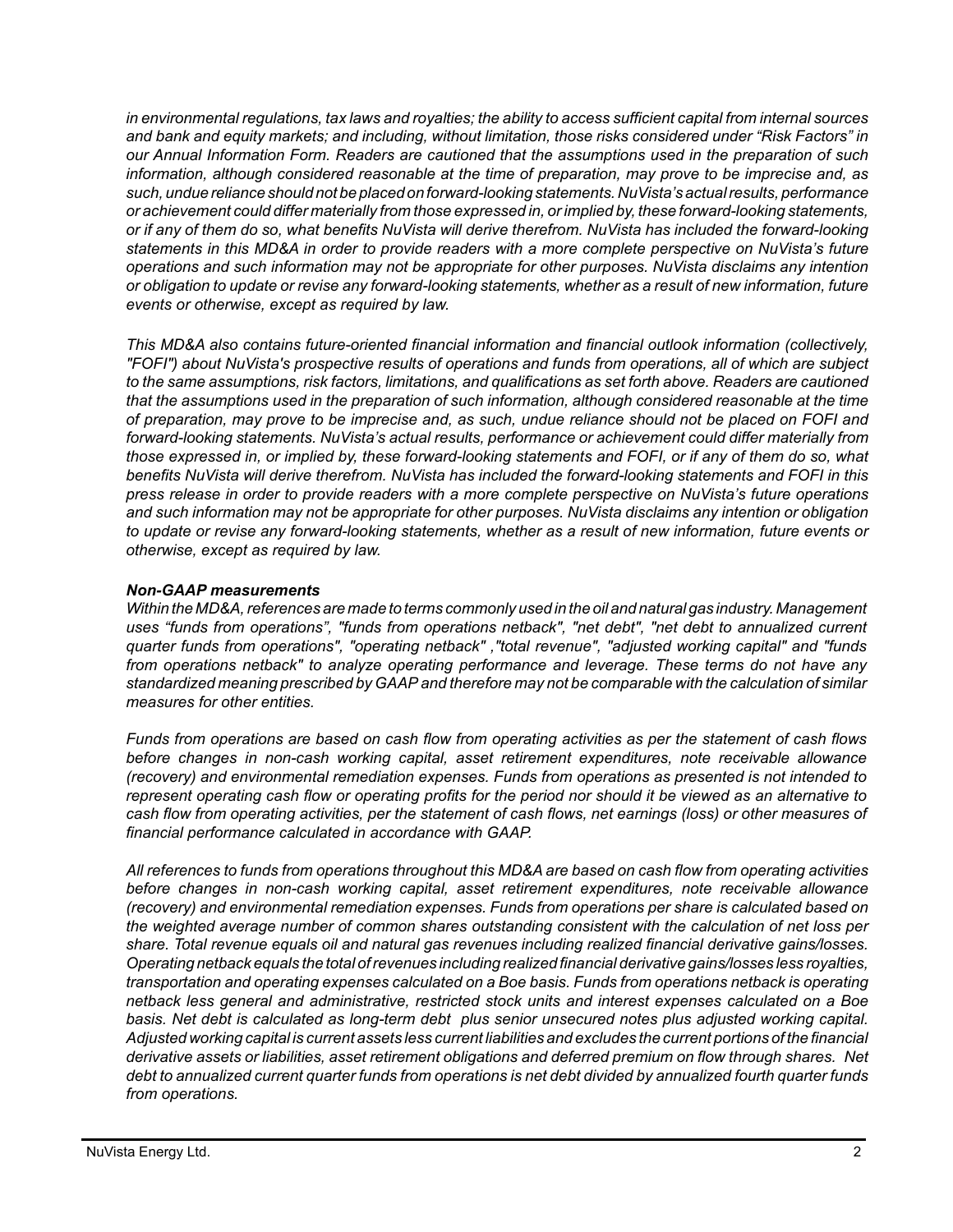# *Description of business*

NuVista is an exploration and production company actively engaged in the exploration, development and production of oil and natural gas reserves in the Western Canadian Sedimentary Basin. NuVista's primary focus is on the scalable and repeatable condensate-rich Montney formation in the Alberta Deep Basin ("Wapiti Montney"). The common shares of NuVista trade on the Toronto Stock Exchange ("TSX") under the symbol NVA.

# *Dispositions*

During the second quarter of 2016, NuVista disposed of its assets in the Wapiti Sweet operating area with combined production at the time of sale of approximately 3,200 Boe/d.

NuVista completed various asset dispositions throughout 2015 and one minor disposition in the first quarter of 2016. Substantially all dispositions were within NuVista's non-core operating areas.

#### *Drilling activity*

|                              | Three months ended June 30 | Six months ended June 30 |      |        |
|------------------------------|----------------------------|--------------------------|------|--------|
|                              | 2016                       | 2015                     | 2016 | 2015   |
| Wells drilled (gross)        | 4.0                        | 3.0                      | 9.0  | 9.0    |
| Wells drilled (net)          | 4.0                        | 3.0                      | 9.0  | 9.0    |
| Average working interest (%) | 100%                       | 100.0%                   | 100% | 100.0% |

For the three months ended June 30, 2016, NuVista drilled 4.0 (4.0 net) natural gas wells with 100% success rate. For the comparable period of 2015, NuVista drilled 3.0 (3.0 net) natural gas wells with a 100.0% success rate.

For the six months ended June 30, 2016, NuVista drilled 9.0 (9.0 net) natural gas wells with 100% success rate. For the comparable period of 2015, NuVista drilled 8.0 (8.0 net) natural gas wells and 1.0 (1.0 net) disposal well with a 100.0% success rate. The net 9.0 wells in 2016 and 9.0 wells in 2015 were drilled in NuVista's Wapiti Montney operating area with an average working interest of 100% and 100% respectively.

# *Production*

|                                            | Three months ended June 30 |        |          |        | Six months ended June 30 |          |  |
|--------------------------------------------|----------------------------|--------|----------|--------|--------------------------|----------|--|
|                                            | 2016                       | 2015   | % Change | 2016   | 2015                     | % Change |  |
| Natural gas (Mcf/d)                        | 80,345                     | 91,052 | (12)     | 84,134 | 94,597                   | (11)     |  |
| Condensate & oil (Bbls/d)                  | 6,291                      | 4,691  | 34       | 6,204  | 4,799                    | 29       |  |
| Butane (Bbls/d)                            | 496                        | 441    | 12       | 542    | 467                      | 16       |  |
| Propane (Bbls/d)                           | 432                        | 566    | (24)     | 495    | 584                      | (15)     |  |
| Ethane (Bbls/d)                            | 12                         | 508    | (98)     | 13     | 592                      | (98)     |  |
| Subtotal (Boe/d)                           | 20,622                     | 21,381 | (4)      | 21,276 | 22,208                   | (4)      |  |
| Dispositions (Boe/d) <sup>(1)</sup>        | 2.829                      | 67     | 4,122    | 3,192  | 118                      | 2,605    |  |
| Total production (Boe/d)                   | 23.451                     | 21,448 | 9        | 24.468 | 22,326                   | 10       |  |
| Condensate, oil & NGLs weighting (2) & (3) | 35%                        | 29%    |          | 34%    | 29%                      |          |  |
| Condensate & oil weighting $(3)$           | 27%                        | 22%    |          | 26%    | 22%                      |          |  |

 $<sup>(1)</sup>$  Production from properties disposed in the current period. Prior period comparatives have not been adjusted.</sup>

 $(2)$  Natural gas liquids ("NGLs") include butane, propane and ethane.

(3) Product weighting is based on total production.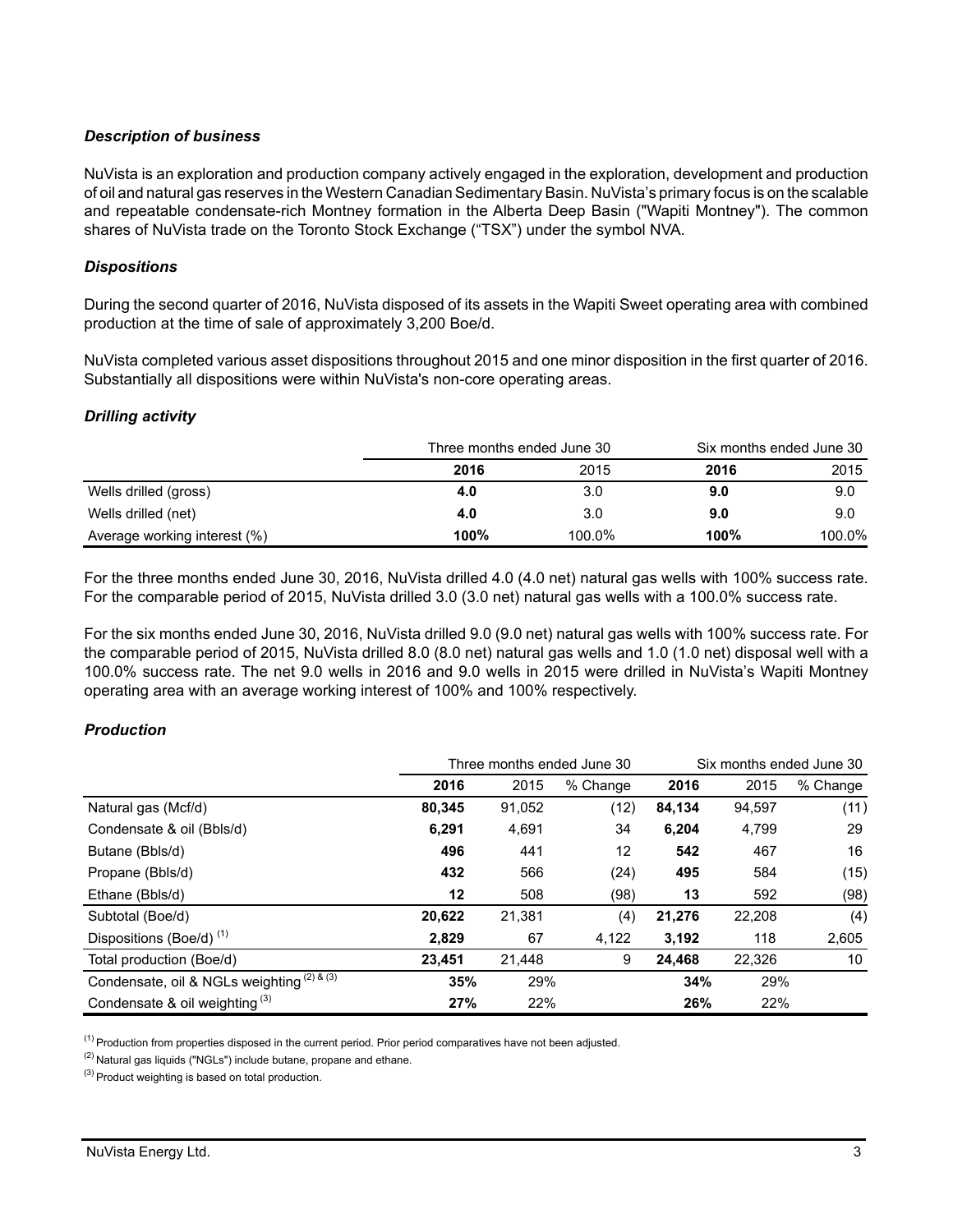# *Production by area*

|                             | Three months ended June 30, 2016 |                                 |                         |                  |                        | Three months ended June 30, 2015 |                         |                  |
|-----------------------------|----------------------------------|---------------------------------|-------------------------|------------------|------------------------|----------------------------------|-------------------------|------------------|
|                             | Natural gas<br>(Mcf/d)           | Condensate<br>& oil<br>(Bbls/d) | <b>NGLs</b><br>(Bbls/d) | Total<br>(Boe/d) | Natural gas<br>(Mcf/d) | Condensate<br>& oil<br>(Bbls/d)  | <b>NGLs</b><br>(Bbls/d) | Total<br>(Boe/d) |
| Wapiti Montney              | 73.247                           | 6,231                           | 910                     | 19.349           | 63.949                 | 4,165                            | 660                     | 15,483           |
| Non-core                    | 7.098                            | 60                              | 30                      | 1.273            | 27,103                 | 526                              | 855                     | 5,898            |
| Subtotal                    | 80,345                           | 6.291                           | 940                     | 20,622           | 91.052                 | 4.691                            | 1.515                   | 21,381           |
| Dispositions <sup>(1)</sup> | 11.443                           | 131                             | 791                     | 2.829            | 12                     | 65                               |                         | 67               |
| Total                       | 91.788                           | 6.422                           | 1.731                   | 23.451           | 91.064                 | 4.756                            | 1.515                   | 21,448           |
| % of Total                  | 66%                              | 27%                             | 7%                      |                  | 71%                    | 22%                              | 7%                      |                  |

 $(1)$  Production from properties disposed in the current period. Prior period comparatives have not been adjusted.

|                             | Six months ended June 30, 2016 |            |             |         |             |            | Six months ended June 30, 2015 |         |
|-----------------------------|--------------------------------|------------|-------------|---------|-------------|------------|--------------------------------|---------|
|                             |                                | Condensate |             |         |             | Condensate |                                |         |
|                             | Natural gas                    | & oil      | <b>NGLs</b> | Total   | Natural gas | & oil      | <b>NGLs</b>                    | Total   |
|                             | (Mcf/d)                        | (Bbls/d)   | (Bbls/d)    | (Boe/d) | (Mcf/d)     | (Bbls/d)   | (Bbls/d)                       | (Boe/d) |
| Wapiti Montney              | 77.069                         | 6,134      | 1,023       | 20.001  | 66.843      | 4.254      | 679                            | 16.073  |
| Non-core                    | 7.065                          | 70         | 27          | 1,275   | 27.754      | 545        | 964                            | 6,135   |
| Subtotal                    | 84.134                         | 6.204      | 1.050       | 21.276  | 94.597      | 4.799      | 1.643                          | 22,208  |
| Dispositions <sup>(1)</sup> | 13.054                         | 129        | 887         | 3,192   | 221         | 72         | 9                              | 118     |
| Total                       | 97.188                         | 6.333      | 1.937       | 24.468  | 94.818      | 4.871      | 1.652                          | 22,326  |
| % of Total                  | 66%                            | 26%        | 8%          |         | 71%         | 22%        | 7%                             |         |

 $(1)$  Production from properties disposed in the current period. Prior period comparatives have not been adjusted.

# *Production weighting by area*

|                     |      | Three months ended June 30 |      | Six months ended June 30 |  |  |
|---------------------|------|----------------------------|------|--------------------------|--|--|
|                     | 2016 | 2015                       | 2016 | 2015                     |  |  |
| Wapiti Montney      | 83%  | 72%                        | 82%  | 72%                      |  |  |
| Non-Core            | 5%   | 27%                        | 5%   | 27%                      |  |  |
| <b>Dispositions</b> | 12%  | $1\%$                      | 13%  | $1\%$                    |  |  |

For the three months ended June 30, 2016, NuVista's average production was 23,451 Boe/d, an increase of 9% from 21,448 Boe/d in the comparative period of 2015 due to the successful Montney drilling program. Second quarter production decreased 8% from 25,484 Boe/d in the first quarter of 2016 due to planned and unplanned facility outages and the disposition of our Wapiti Sweet assets on June 15, 2016, offset by increased production from 6 new wells brought onto production in the quarter. Condensate & oil volumes averaged 27% of total production for the quarter.

For the six months ended June 30, 2016, NuVista's average production was 24,468 Boe/d, a 10% increase from 22,326 Boe/d in the comparative period of 2015. The increase is a result of the significant production increases in Montney.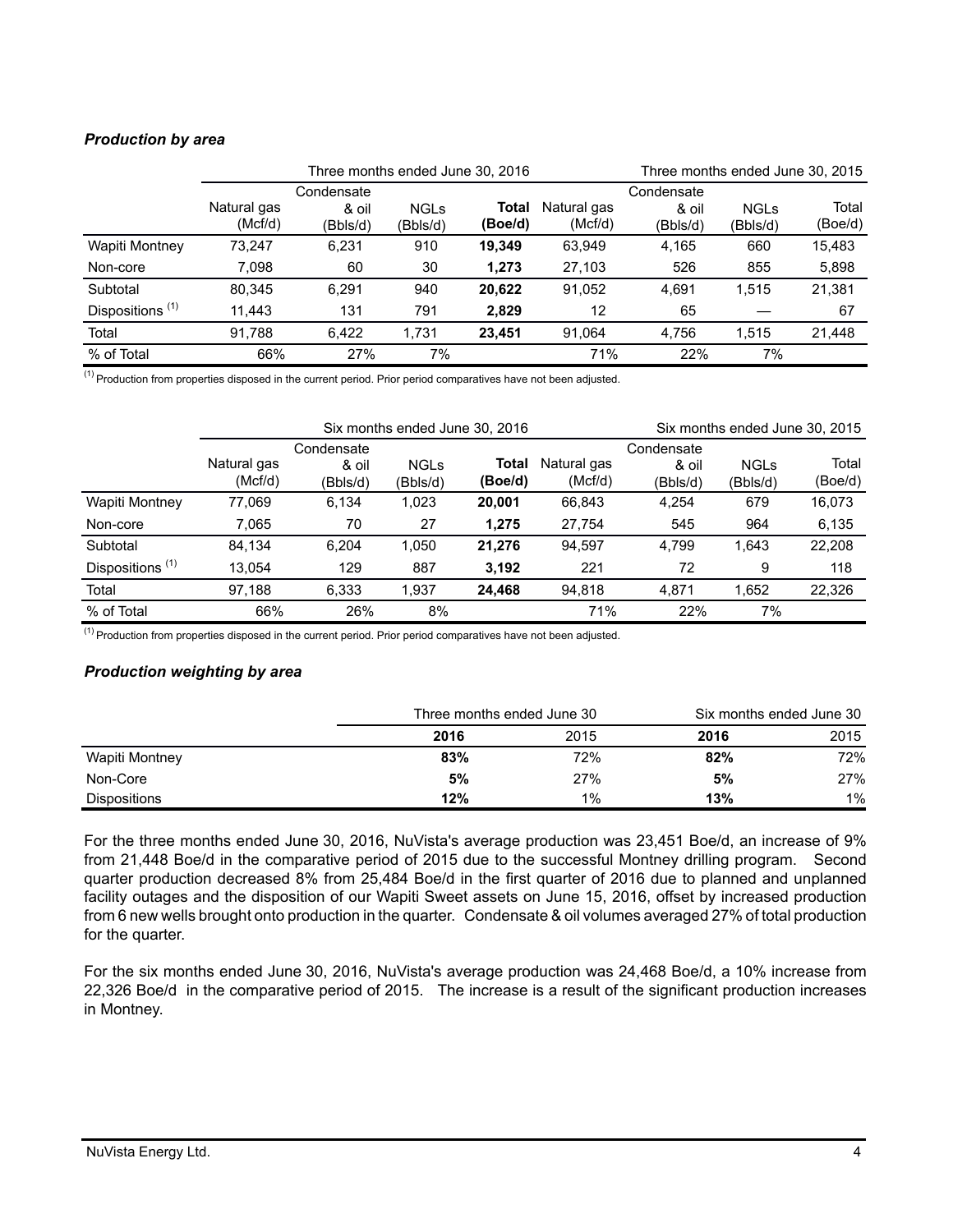# *Commodity prices*

#### *Benchmark prices*

|                                                       | Three months ended June 30 |       |                | Six months ended June 30 |       |                |
|-------------------------------------------------------|----------------------------|-------|----------------|--------------------------|-------|----------------|
|                                                       | 2016                       | 2015  | $\%$<br>Change | 2016                     | 2015  | $\%$<br>Change |
| Natural gas - AECO (daily) (\$/GJ)                    | 1.33                       | 2.52  | (47)           | 1.53                     | 2.56  | (40)           |
| Natural gas - AECO (monthly) (\$/GJ)                  | 1.18                       | 2.53  | (53)           | 1.59                     | 2.66  | (40)           |
| Natural gas - NYMEX (monthly) (US\$/MMbtu)            | 1.95                       | 2.64  | (26)           | 2.02                     | 2.81  | (28)           |
| Natural gas - Chicago Citygate (monthly) (US\$/MMbtu) | 1.95                       | 2.68  | (27)           | 2.10                     | 3.05  | (31)           |
| Oil - WTI (US\$/BbI)                                  | 45.59                      | 57.94 | (21)           | 39.52                    | 53.29 | (26)           |
| Oil - Edmonton Par - (Cdn\$/Bbl)                      | 54.66                      | 67.64 | (19)           | 47.65                    | 59.71 | (20)           |
| Condensate - (Cdn\$/Bbl)                              | 56.80                      | 71.10 | (20)           | 52.02                    | 63.89 | (19)           |
| Exchange rate - (Cdn\$/US\$)                          | 1.289                      | 1.229 | 5              | 1.332                    | 1.235 | 8              |

### *Average selling prices*<sup>(1) & (2)</sup>

|                           | Three months ended June 30 |        |             | Six months ended June 30 |       |                |
|---------------------------|----------------------------|--------|-------------|--------------------------|-------|----------------|
|                           | 2016                       | 2015   | %<br>Change | 2016                     | 2015  | $\%$<br>Change |
| Natural gas (\$/Mcf)      | 3.25                       | 3.61   | (10)        | 3.52                     | 3.72  | (5)            |
| Condensate & oil (\$/Bbl) | 49.42                      | 61.50  | (20)        | 45.60                    | 54.64 | (17)           |
| Butane (\$/Bbl)           | 25.88                      | 26.49  | (2)         | 20.80                    | 28.55 | (27)           |
| Propane (\$/Bbl)          | 2.73                       | (8.00) |             | (1.21)                   | 0.34  |                |
| Ethane (\$/Bbl)           | 5.14                       | 7.23   | (29)        | 5.21                     | 8.47  | (38)           |

<sup>(1)</sup> Prices exclude price risk management realized and unrealized gains and losses on financial derivative commodity contracts but includes gains and losses on physical sale contracts.

 $(2)$  The average liquids selling price is net of tariffs and fractionation fees.

NuVista markets its natural gas based on a mix of monthly, daily and fixed AECO pricing. As of December 1, 2015, the Company started selling approximately 20 MMcf/d of its natural gas directly into the Chicago market where it receives a higher US dollar denominated Chicago Citygate price. NuVista's average selling price for natural gas in the second quarter of 2016 was \$3.25/Mcf compared to \$3.61/Mcf for the comparative period of 2015, and \$3.75/ Mcf in the first quarter of 2016. Excluding the impact of realized gains on physical sales contracts, the average selling price for natural gas in the second quarter of 2016 was \$1.90/Mcf compared to \$2.35/Mcf for the comparative period of 2015, and \$2.76/Mcf in the first quarter of 2016.

Strong demand for condensate in Alberta results in benchmark condensate prices at Edmonton trading at a premium to Canadian light oil prices. NuVista's realized condensate prices include adjustments for pipeline tariffs to Edmonton and quality differentials. Condensate and oil prices averaged \$49.42/Bbl in the second quarter, a decrease of 20% from \$61.50/Bbl for the comparable period in 2015, consistent with a 21% decline in WTI prices being mitigated somewhat by a weakening Canadian dollar. Butane and propane trade at varying discounts to light oil prices depending on market conditions. Propane prices continue to be impacted as a result of an oversupply in Western Canada. Propane production makes up less than 3% of the Company's total production. Ethane prices are highly correlated to natural gas prices.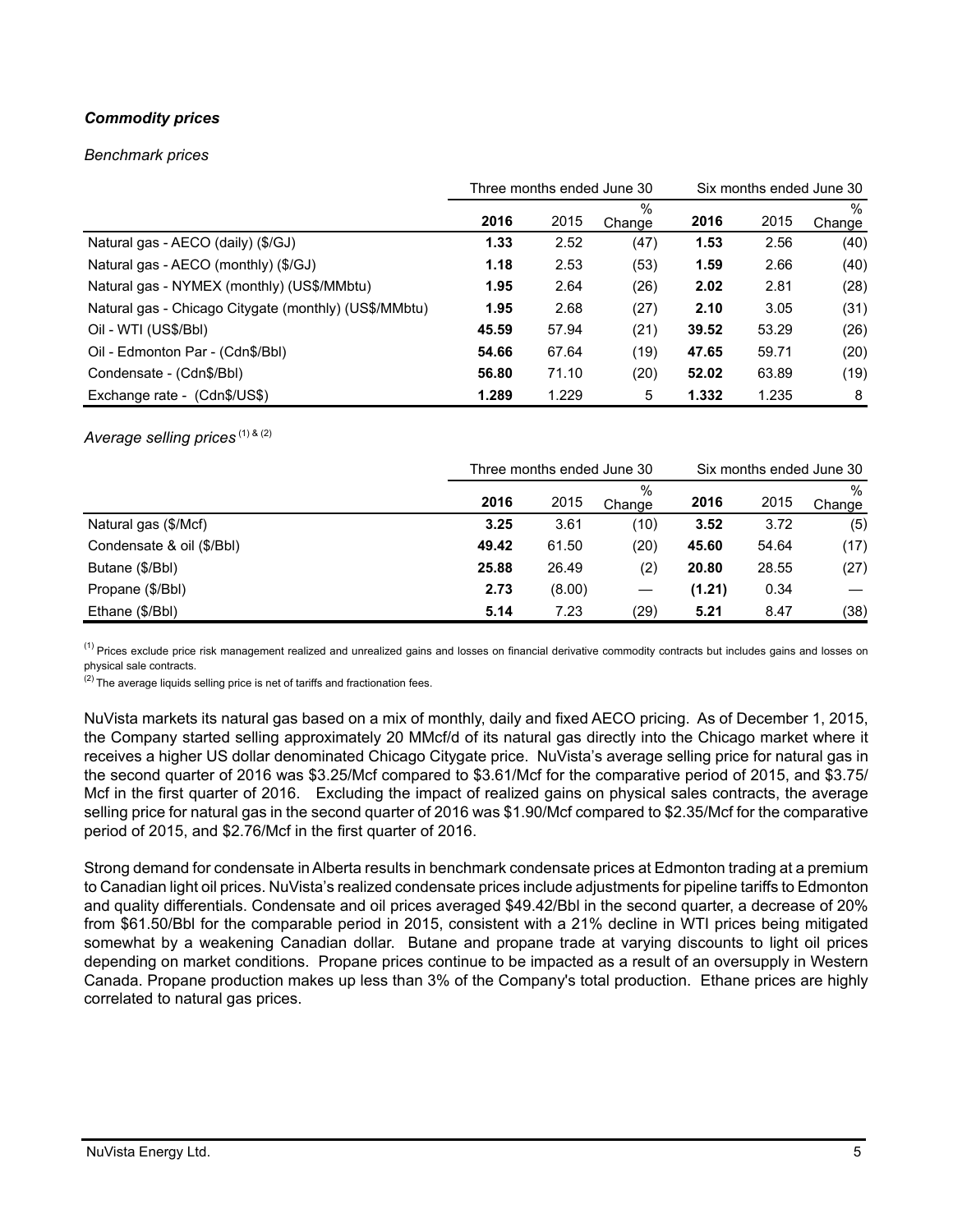### *Revenues*

|                                               | Three months ended June 30 |                     |                     |            |            |  |  |
|-----------------------------------------------|----------------------------|---------------------|---------------------|------------|------------|--|--|
| (\$ thousands)                                | Natural gas                | Condensate<br>& oil | NGLs <sup>(2)</sup> | 2016 Total | 2015 Total |  |  |
| Oil and natural gas revenues <sup>(1)</sup>   | 27.183                     | 28.883              | 1.774               | 57.840     | 57,502     |  |  |
| Realized gain (loss) on financial derivatives | 1.144                      | 6.084               |                     | 7.228      | 8.160      |  |  |
| Total revenue <sup>(3)</sup>                  | 28.327                     | 34.967              | 1.774               | 65.068     | 65.662     |  |  |

<sup>(1)</sup> Natural gas revenue includes price risk management gains and losses on physical delivery sale contracts. For the three months ended June 30, 2016, our physical

delivery sales contracts totaled a \$11.3 million gain (2015 – \$5.9 million gain).<br><sup>(2)</sup> Includes butane, propane, and ethane.

(3) Refer to "Non-GAAP measurements".

|                                               | Six months ended June 30 |                     |                     |            |            |  |  |
|-----------------------------------------------|--------------------------|---------------------|---------------------|------------|------------|--|--|
| (\$ thousands)                                | Natural gas              | Condensate<br>& oil | NGLs <sup>(2)</sup> | 2016 Total | 2015 Total |  |  |
| Oil and natural gas revenues <sup>(1)</sup>   | 62.185                   | 52.556              | 2.818               | 117.559    | 115.429    |  |  |
| Realized gain (loss) on financial derivatives | 1.526                    | 17.167              |                     | 18.693     | 20.429     |  |  |
| Total revenue <sup>(3)</sup>                  | 63,711                   | 69.723              | 2.818               | 136.252    | 135.858    |  |  |

<sup>(1)</sup> Natural gas revenue includes price risk management gains and losses on physical delivery sale contracts. For the six months ended June 30, 2016, our physical delivery sales contracts totaled a \$20.6 million gain (2015 – \$10.8 million gain).

(2) Includes butane, propane, and ethane.

<sup>(3)</sup> Refer to "Non-GAAP measurements".

For the three months ended June 30, 2016, oil and natural gas revenues were \$57.8 million, a 1% increase from \$57.5 million for the comparable period of 2015, primarily as a result of a 9% increase in production offset by a 8% decline in realized prices for the quarter. Oil and natural gas revenues were comprised of \$27.2 million of natural gas revenues, \$28.9 million of condensate and oil revenues, and \$1.8 million of NGL revenues.

For the six months ended June 30, 2016, oil and natural gas revenues were \$117.6 million, a 2% increase from \$115.4 million for the comparable period of 2015, primarily as a result of a 10% increase in production offset by a 8% decline in realized prices for the quarter. Oil and natural gas revenues were comprised of \$62.2 million of natural gas revenues, \$52.6 million of condensate and oil revenues, and \$2.8 million of NGL revenues.

#### *Commodity price risk management*

|                                      | Three months ended June 30 |                           |                      |                         |                           |                      |
|--------------------------------------|----------------------------|---------------------------|----------------------|-------------------------|---------------------------|----------------------|
| (\$ thousands)                       |                            | 2016                      | 2015                 |                         |                           |                      |
|                                      | Realized<br>gain (loss)    | Unrealized<br>gain (loss) | Total<br>gain (loss) | Realized<br>gain (loss) | Unrealized<br>gain (loss) | Total<br>gain (loss) |
| Natural gas                          | 1,144                      | (487)                     | 657                  | 32                      | 1.559                     | 1,591                |
| Condensate, oil and NGLs             | 6.084                      | (13,533)                  | (7, 449)             | 8.128                   | (17.176)                  | (9,048)              |
| Gain (loss) on financial derivatives | 7,228                      | (14,020)                  | (6, 792)             | 8,160                   | (15, 617)                 | (7,457)              |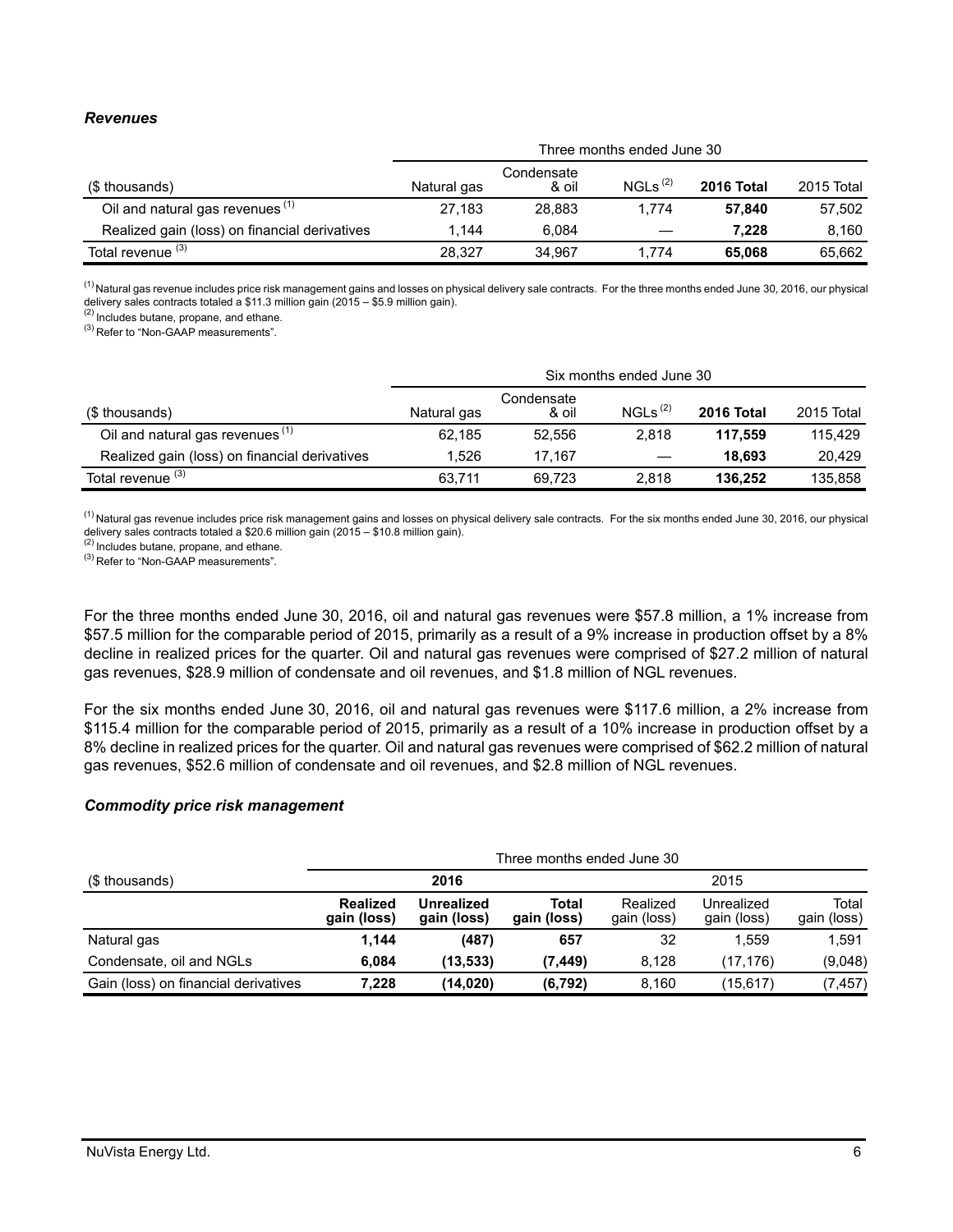| (\$ thousands)                       |                                |                           |                      | Six months ended June 30 |                           |                      |  |  |
|--------------------------------------|--------------------------------|---------------------------|----------------------|--------------------------|---------------------------|----------------------|--|--|
|                                      |                                | 2016                      |                      |                          | 2015                      |                      |  |  |
|                                      | <b>Realized</b><br>gain (loss) | Unrealized<br>gain (loss) | Total<br>gain (loss) | Realized<br>gain (loss)  | Unrealized<br>gain (loss) | Total<br>gain (loss) |  |  |
| Natural gas                          | 1.526                          | 1.366                     | 2.892                | 106                      | 1.500                     | 1.606                |  |  |
| Condensate, oil and NGLs             | 17.167                         | (19.040)                  | (1, 873)             | 20.323                   | (27, 713)                 | (7, 390)             |  |  |
| Gain (loss) on financial derivatives | 18.693                         | (17, 674)                 | 1.019                | 20.429                   | (26, 213)                 | (5,784)              |  |  |

NuVista has a disciplined commodity price risk management program as part of its financial risk management strategy. The purpose of this program is to reduce volatility in financial results, protect acquisition economics and help stabilize cash flow against the unpredictable commodity price environment. In March 2016, NuVista's Board of Directors made an amendment to the commodity price risk management program, amending the terms to secure minimum prices for up to 70% of our net after royalty production for the first 18 month forward period and up to 60% for the following 18 month forward period. Prior to March 2016, NuVista's Board of Directors had authorized the use of fixed price, put option and costless collar contracts ("Fixed Price Contracts") for up to 60% of forecast production, net of royalties, for the first twelve month period, up to 50% for the next twelve month period, and up to 40% for the following twelve month period. In addition, the Board of Directors approved limits for entering into natural gas basis differential contracts that are the lesser of 50% of forecast natural gas production, net of royalties, or the volumes that would bring the combined natural gas basis differential contracts and natural gas Fixed Price Contracts to 100% of forecast natural gas production, net of royalties.

During the second quarter of 2016, the commodity price risk management program resulted in a loss of \$6.8 million, consisting of a realized gain of \$7.2 million and an unrealized loss of \$14.0 million on natural gas and oil contracts compared to a loss of \$7.5 million consisting of a realized gain of \$8.2 million and an unrealized loss of \$15.6 million for the comparable period of 2015.

For the six months ended June 30, 2016 the commodity price risk management program resulted in a gain of \$1.0 million consisting of a realized gain of \$18.7 million and an unrealized loss of \$17.7 million on natural gas and oil contracts compared to a realized gain of \$20.4 million and unrealized loss of \$26.2 million for the comparative period of 2015 . At June 30, 2016, the mark to market value of the financial derivative commodity contracts amounted to \$8.1 million consisting of current assets of \$5.9 million and long term assets of \$2.2 million.

Price risk management gains on our physical delivery sale contracts totaled \$11.3 million and \$20.6 million for the three and six months ended June 30, 2016 compared to gains of \$5.9 million and \$10.8 million for comparable periods of 2015. The mark to market value of the physical delivery sale contracts at June 30, 2016 was a gain of \$16.6 million; these fair values are not recorded on the financial statements but are recognized in net earnings as settled.

# (a) Financial instruments

The following is a summary of the financial derivatives as at June 30, 2016:

|                                       | <b>Volume</b><br>(Bbls/d) | <b>Pricing</b><br>(Cdn\$/Bbl) | <b>Term of contract</b>    |
|---------------------------------------|---------------------------|-------------------------------|----------------------------|
| WTI crude oil sales price derivatives |                           |                               |                            |
| Fixed price swap                      | 3.050                     | \$75.92                       | Jul 1, 2016 - Dec 31, 2016 |
| Fixed price swap                      | 100                       | \$58.15                       | Jan 1, 2017 - Jun 30, 2017 |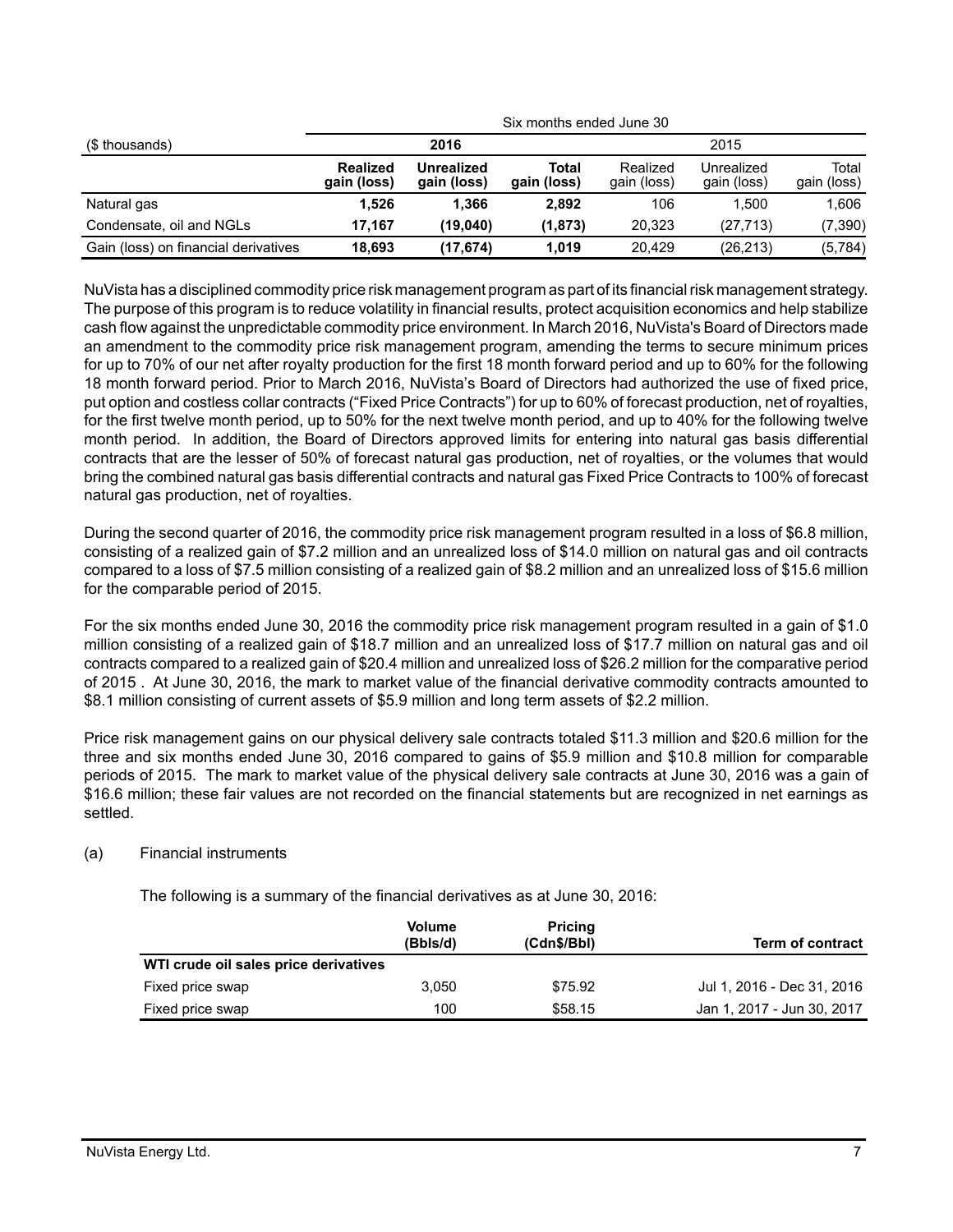|                                           | <b>Volume</b><br>(MMbtu/d) | <b>Pricing</b><br>(US\$/MMbtu) | <b>Term of contract</b>    |
|-------------------------------------------|----------------------------|--------------------------------|----------------------------|
| NYMEX natural gas sales price derivatives |                            |                                |                            |
| AECO-NYMEX basis                          | 10.000                     | (\$0.66)                       | Jul 1, 2016 - Dec 31, 2016 |
| AECO-NYMEX basis                          | 20,000                     | (\$0.72)                       | Jan 1, 2017 - Sep 30, 2017 |
| AECO-NYMEX basis                          | 20,000                     | (\$0.71)                       | Oct 1, 2017 - Dec 31, 2017 |
| AECO-NYMEX basis                          | 10.000                     | (\$0.69)                       | Jan 1, 2018 - Sep 30, 2018 |
| AECO-NYMEX basis                          | 23.261                     | (\$0.65)                       | Oct 1, 2018 - Dec 31, 2018 |
| AECO-NYMEX basis                          | 25,000                     | (\$0.64)                       | Jan 1, 2019 - Mar 31, 2019 |
| Chicago-NYMEX basis                       | 10.000                     | (S0.01)                        | Jul 1, 2016 - Dec 31, 2016 |
| Chicago-NYMEX basis                       | 5.000                      | (S0.05)                        | Jan 1, 2017 - Dec 31, 2017 |
| Nymex fixed price swap                    | 10.000                     | \$2.60                         | Jul 1, 2016 - Dec 31, 2016 |

# (b) Physical delivery sales contracts

The following is a summary of the physical delivery sales contracts as at June 30, 2016:

|                                                    | <b>Volume</b><br>(GJ/d) | <b>Pricing</b><br>(Cdn\$/GJ) | Term of contract           |
|----------------------------------------------------|-------------------------|------------------------------|----------------------------|
| AECO natural gas physical delivery sales contracts |                         |                              |                            |
| <b>Costless Collar</b>                             | 5.000                   | $$3.40 - $3.85$              | Jul 1, 2016 - Dec 31, 2016 |
| <b>Fixed Price Swap</b>                            | 54.500                  | \$3.49                       | Jul 1, 2016 - Sep 30, 2016 |
| <b>Fixed Price Swap</b>                            | 59,500                  | \$3.40                       | Oct 1, 2016 - Dec 31, 2016 |
| <b>Fixed Price Swap</b>                            | 50.000                  | \$3.30                       | Jan 1, 2017 - Mar 31, 2017 |
| <b>Fixed Price Swap</b>                            | 35,000                  | \$3.23                       | Apr 1, 2017 - Jun 30, 2017 |
| <b>Fixed Price Swap</b>                            | 25,000                  | \$3.20                       | Jul 1, 2017 - Sep 30, 2017 |
| <b>Fixed Price Swap</b>                            | 20,000                  | \$3.26                       | Oct 1, 2017 - Dec 31, 2017 |
| <b>Fixed Price Swap</b>                            | 2,500                   | \$2.85                       | Jan 1, 2018 - Oct 31, 2018 |

# *Royalties*

|                                                             | Three months ended June 30 |         | Six months ended June 30 |          |
|-------------------------------------------------------------|----------------------------|---------|--------------------------|----------|
| (\$ thousands, except % and per Boe amounts)                | 2016                       | 2015    | 2016                     | 2015     |
| Gross royalties                                             | 1,776                      | 3.652   | 6.340                    | 7.829    |
| Gas cost allowance ("GCA")                                  | (4, 578)                   | (1,805) | (6,071)                  | (3, 143) |
| Net royalties                                               | (2,802)                    | 1.847   | 269                      | 4,686    |
| Gross royalty % excluding physical delivery sales contracts | 3.8                        | 7.1     | 6.5                      | 7.5      |
| Gross royalty % including physical delivery sales contracts | 3.1                        | 6.4     | 5.4                      | 6.8      |
| Net royalties per Boe                                       | (1.31)                     | 0.95    | 0.06                     | 1.16     |

For the three months ended June 30, 2016, gross royalties excluding GCA credits were \$1.8 million, 51% lower than the \$3.7 million for the comparable period of 2015. For the six months ended June 30, 2016, gross royalties excluding GCA adjustments were \$6.3 million, 19.0% lower than the \$7.8 million for the comparative period of 2015. On a gross dollar basis, royalties have decreased in 2016 compared to 2015 due to increased Montney production and the increased number of wells that qualify for royalty incentive programs, declining high royalty rate production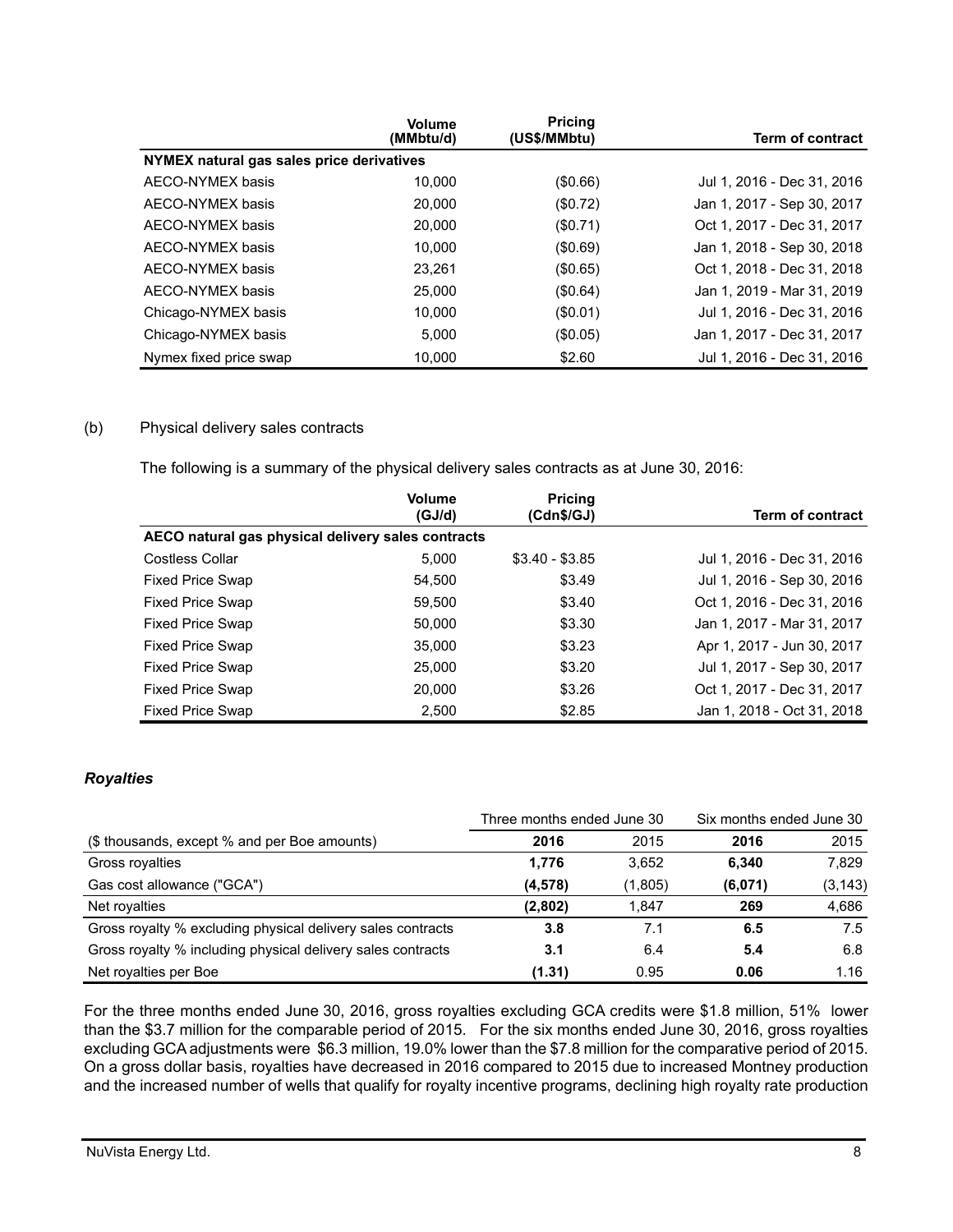in our non-core areas, lower commodity prices and dispositions of higher royalty rate assets. Wapiti Montney represents 82% of production and has a historical average gross royalty rate of 6.0%.

The Company also receives GCA from the Crown, which reduces royalties to account for expenses incurred by NuVista to process and transport the Crown's portion of natural gas production. For the three months ended June 30, 2016, \$4.6 million was received in GCA credits compared to \$1.8 million for the comparative period of 2015. The increase in credits received is primarily due to the construction and start up of the Elmworth compressor station in June 2015 and increased production through the Bilbo compressor station throughout 2015 and the first half of 2016.

NuVista's physical price risk management activities impact reported royalty rates as royalties are based on government market reference prices and not the Company's average realized prices that include price risk management activities.

In 2016, the provincial government of Alberta announced the key highlights of a proposed Modernized Royalty Framework ("MRF") that will be effective on January 1, 2017. These highlights include a permanent structure providing a 5% royalty during the pre-payout period of conventional crude oil, natural gas, and NGL resources, then a higher royalty rate after the payout period. The payout period is governed by a revenue minus cost structure which focuses upon cost reduction and efficiency while staying nearly neutral on the average rate of return for any given play when compared to the prior royalty framework. Mature wells still receive reduced royalties, and there are no changes to the royalty structure of wells drilled prior to 2017 for a 10-year period from the royalty program's implementation date. The changes are not currently expected to have a material impact on NuVista's results of operations.

#### *Transportation expenses*

|                                        | Three months ended June 30 |       | Six Months Ended June 30 |       |
|----------------------------------------|----------------------------|-------|--------------------------|-------|
| (\$ thousands, except per Boe amounts) | 2016                       | 2015  | 2016                     | 2015  |
| Transportation expense                 | 4.412                      | 1.228 | 10.770                   | 7.941 |
| Per Boe                                | 2.07                       | 0.63  | 2.42                     | 1.97  |

For the three and six months ended June 30, 2016, transportation expenses were \$4.4 million (\$2.07/Boe) and \$10.8 million (\$2.42/Boe) respectively as compared to \$1.2 million (\$0.63/Boe) and \$7.9 million (\$1.97/Boe) for the comparable periods of 2015 and \$6.4 million (\$2.74/Boe) for the three months ended March 31, 2016. Transportation expenses on a total dollar and per Boe basis increased from the comparable periods in 2015 due to the start of a 3 year gas transportation agreement with Alliance Pipeline effective December 1, 2015 to transport gas from Alberta to Chicago. This higher transportation charge is offset by higher gas sales price realizations. This increase was partially offset by transportation expenses which decreased from the first quarter of 2016 due to a decrease in production and an increase in condensate production flowing through a third party liquids pipeline.

# *Operating expenses*

|                                        | Three months ended June 30 |        |        | Six months ended June 30 |
|----------------------------------------|----------------------------|--------|--------|--------------------------|
| (\$ thousands, except per Boe amounts) | 2016                       | 2015   | 2016   | 2015                     |
| Operating expenses                     | 20.617                     | 25,068 | 45.175 | 47.929                   |
| Per Boe                                | 9.66                       | 12.84  | 10.14  | 11.86                    |

For the three and six months ended June 30, 2016, operating expenses were \$20.6 million (\$9.66/Boe) and \$45.2 million (\$10.14/Boe) respectively, compared to \$25.1 million (\$12.84/Boe) and \$47.9 million (\$11.86/Boe) for the comparable periods of 2015, and \$24.6 million (\$10.59/Boe) for the three months ended March 31, 2016.

Operating expenses for both the three and six months ended June 30, 2016, on both a total dollar and per Boe basis were lower primarily due to increased facility utilization, a decrease in processing costs primarily as a result of the increased number of wells on production with higher condensate yields that cost less to produce, and a reduction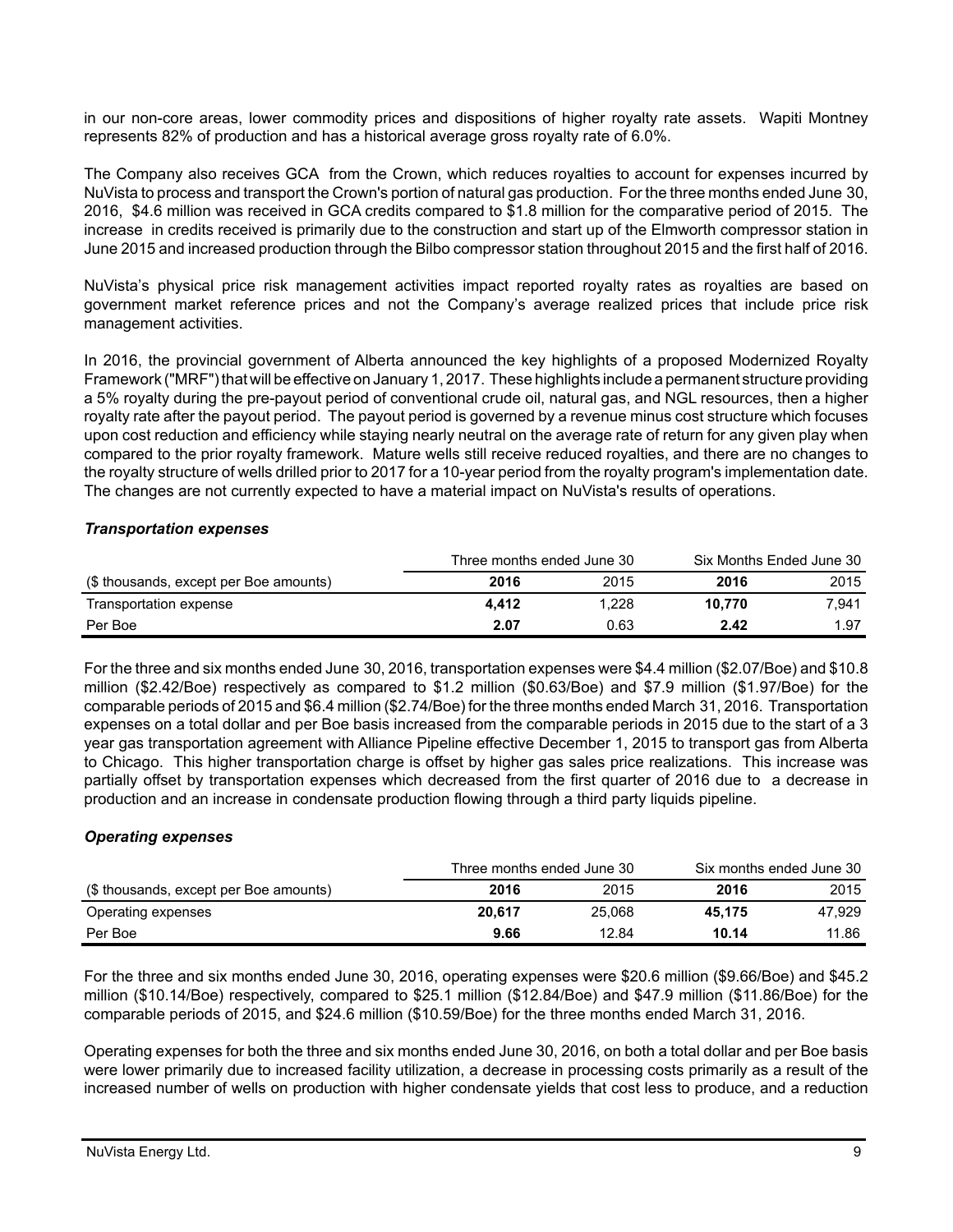of costs as compared to the comparative periods in 2015 which had costs associated with the startup of the Elmworth compressor station.

Compared to the prior quarter ended March 31, 2016, operating expenses on a per Boe basis decreased by 9%, as a result of new wells brought on production with higher condensate yields resulting in lower gas gathering and processing charges.

# *General and administrative expenses ("G&A")*

|                                        | Three months ended June 30 |       | Six months ended June 30 |          |
|----------------------------------------|----------------------------|-------|--------------------------|----------|
| (\$ thousands, except per Boe amounts) | 2016                       | 2015  | 2016                     | 2015     |
| Gross G&A expenses                     | 6,149                      | 6,132 | 12.369                   | 12,281   |
| Overhead recoveries                    | (87)                       | (129) | (268)                    | (326)    |
| Capitalized G&A                        | (1,598)                    | (686) | (3,228)                  | (1, 389) |
| Net G&A expenses                       | 4.464                      | 5.317 | 8.873                    | 10,566   |
| Gross G&A per Boe                      | 2.88                       | 3.14  | 2.78                     | 3.04     |
| Net G&A per Boe                        | 2.09                       | 2.72  | 1.99                     | 2.61     |

G&A, net of overhead recoveries and capitalized G&A, for the three and six months ended June 30, 2016 was \$4.5 million (\$2.09/Boe) and \$8.9 million (\$1.99/Boe) compared to \$5.3 million (\$2.72/Boe) and \$10.6 million (\$2.61/Boe) for the comparable periods of 2015. Net G&A expenses for the three and six months ended June 30, 2016 on a total dollar basis compared to the prior year comparative period is lower due to an increase in capitalized G&A expenses as a result of a change in estimated G&A expense related to capital. On a per Boe basis, costs have decreased due to the increased production in the period combined with the increase in capitalized costs.

# *Share-based compensation expense*

|                         | Three months ended June 30 |       | Six months ended June 30 |       |
|-------------------------|----------------------------|-------|--------------------------|-------|
| (\$ thousands)          | 2016                       | 2015  | 2016                     | 2015  |
| Stock options           | 601                        | 886   | 1.242                    | 1,933 |
| Restricted stock units  | 345                        | 220   | 490                      | 549   |
| Restricted share awards | 270                        | 185   | 528                      | 291   |
| Total                   | 1.216                      | 1.291 | 2,260                    | 2,773 |

NuVista recorded a share-based compensation charge of \$1.2 million and \$2.3 million for the three and six months ended June 30, 2016, down from the \$1.3 million and \$2.8 million for the comparable periods in 2015. The sharebased compensation charge relates to the amortization of the fair value of stock option awards and restricted share awards ("RSA") and the accrual for future payments under the restricted stock unit ("RSU") plan. The reduction in the three months ended June 30, 2016, compared to the comparable period of 2015 is a result of valuing stock options and RSAs in the period at a lower share price. During the second quarter of 2016, all outstanding RSUs became fully vested and the balance of the expense was recognized in the period. The June 30, 2016 closing price per share was \$6.25 compared to \$6.69 for June 30, 2015.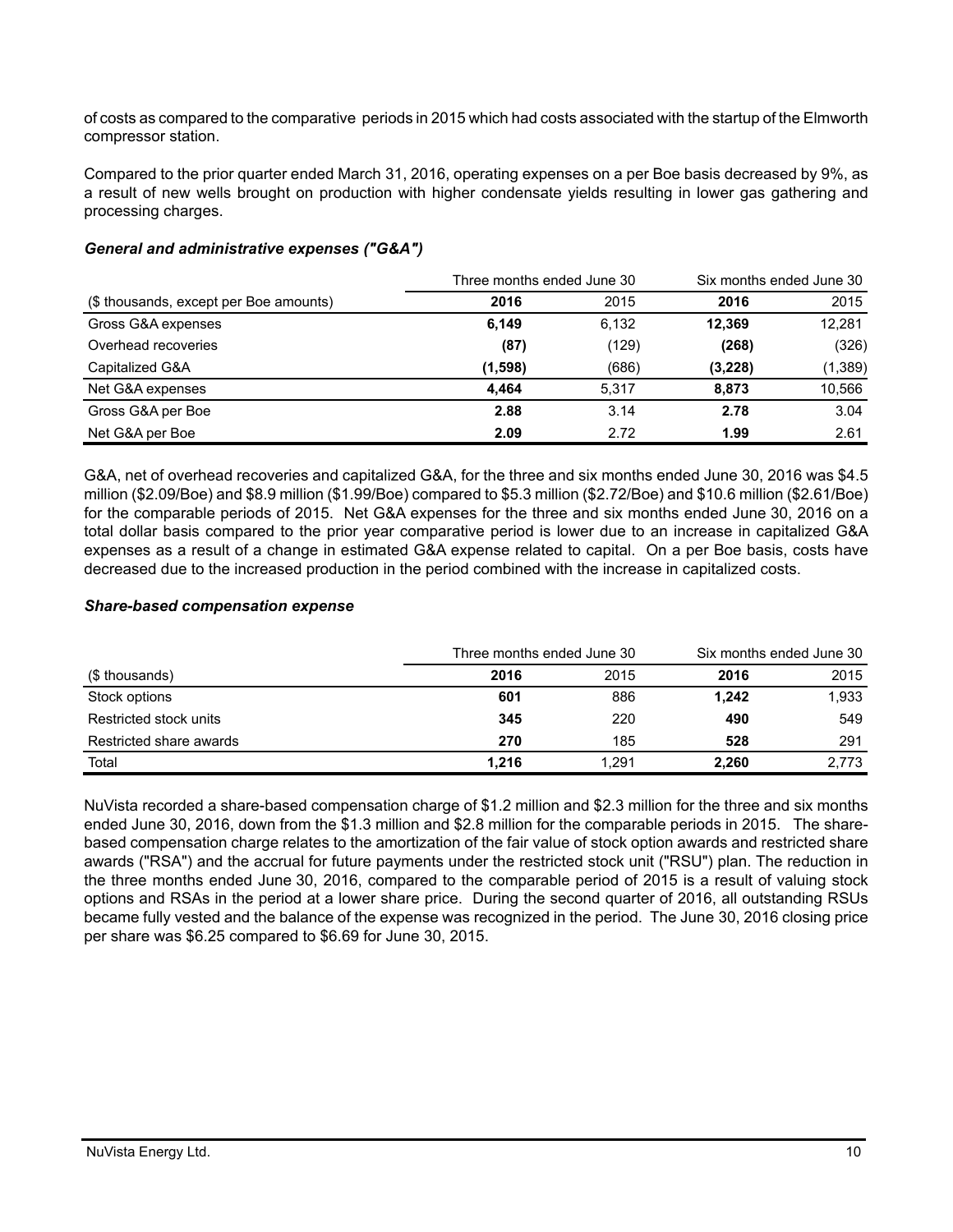### *Interest expense*

|                                        | Three months ended June 30 | Six months ended June 30 |       |       |
|----------------------------------------|----------------------------|--------------------------|-------|-------|
| (\$ thousands, except per Boe amounts) | 2016                       | 2015                     | 2016  | 2015  |
| Interest on bank indebtedness          | 2.251                      | 1.676                    | 4.606 | 3.564 |
| Interest on senior unsecured notes     | 162                        |                          | 162   |       |
| Interest expense                       | 2.413                      | 1.676                    | 4.768 | 3.564 |
| Per Boe                                | 1.13                       | 0.86                     | 1.07  | 0.88  |

Interest expense for the three months ended June 30, 2016 was \$2.4 million (\$1.13/Boe) compared to \$1.7 million (\$0.86/Boe) for the same period of 2015. Interest expense for the three months ended June 30, 2016 increased compared to the same period in 2015 due to higher debt levels and higher average borrowing costs. Average borrowing costs on bank indebtedness for the three and six months ended June 30, 2016 were 3.3% and 3.3% respectively, compared to average borrowing costs of 3.1% and 3.3% for the comparable period of 2015.

Interest on the \$70.0 million senior unsecured notes for the three and six months ended June 30, 2016 is for accrued interest payable from the issuance date of June 22, 2016 to June 30, 2016. Interest is accrued on the carrying value at the effective interest rate of 11.0%.

### *Funds from operations*

A reconciliation of funds from operations is presented in the following table:

|                                       | Three months ended June 30 |        | Six months ended June 30 |          |
|---------------------------------------|----------------------------|--------|--------------------------|----------|
| (\$ thousands)                        | 2016                       | 2015   | 2016                     | 2015     |
| Cash provided by operating activities | 25.896                     | 21.384 | 51.326                   | 60,364   |
| Add back:                             |                            |        |                          |          |
| Asset retirement expenditures         | 581                        | 1.069  | 5.628                    | 3.412    |
| Note receivable recovery              |                            |        | (350)                    |          |
| Change in non-cash working capital    | 9.142                      | 7.853  | 9.303                    | (3, 153) |
| Funds from operations <sup>(1)</sup>  | 35.619                     | 30.306 | 65.907                   | 60,623   |

(1) Refer to "Non-GAAP measurements".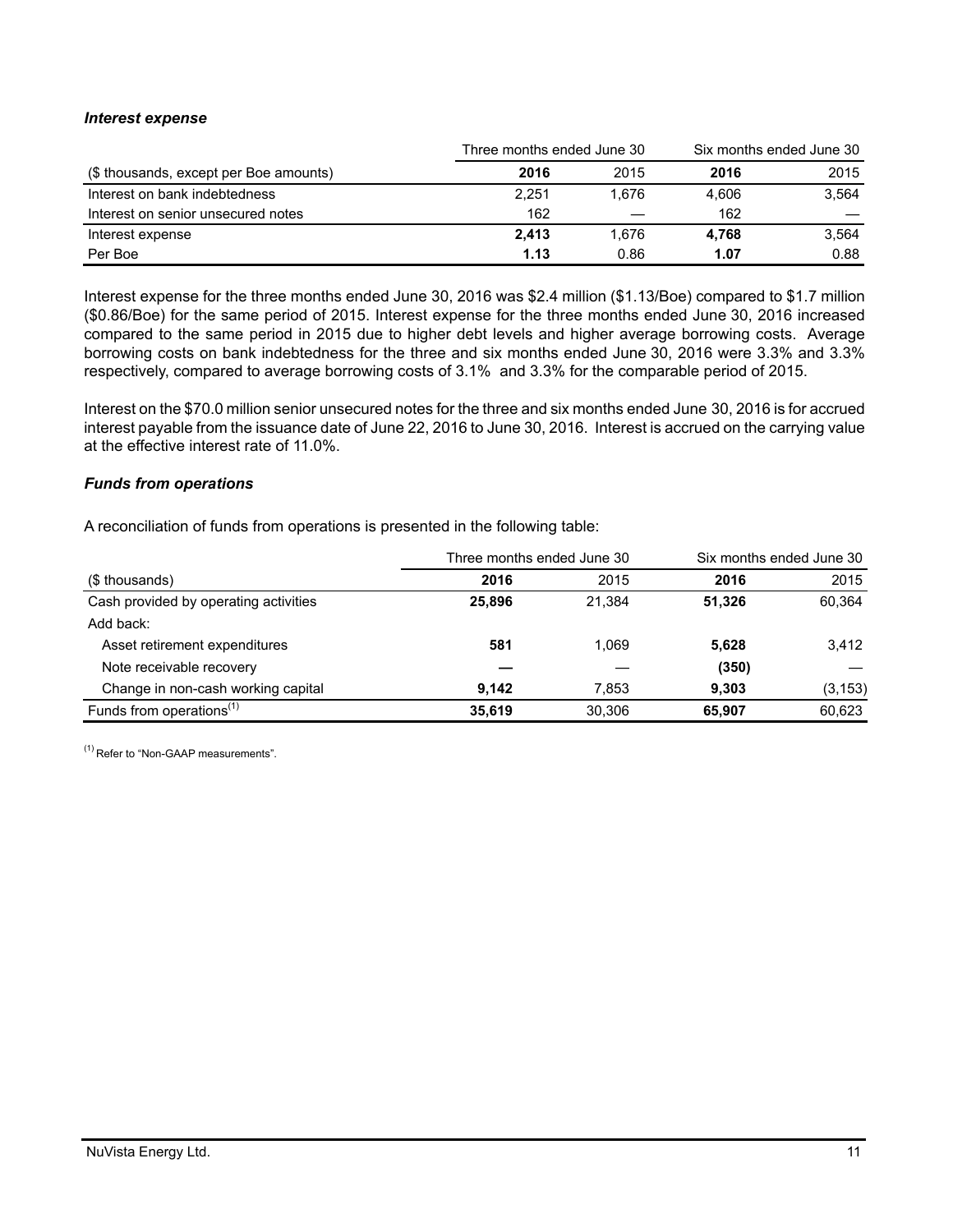The tables below summarize operating netbacks for the three months ended June 30, 2016 and 2015:

|                                              | Three months ended<br>June 30, 2016 | Three months ended<br>June 30, 2015 |          |         |
|----------------------------------------------|-------------------------------------|-------------------------------------|----------|---------|
| (\$ thousands, except per Boe amounts)       | \$                                  | \$/Boe                              | \$       | \$/Boe  |
| Oil and natural gas revenues (1)             | 57,840                              | 27.10                               | 57,502   | 29.46   |
| Realized gain on financial derivatives       | 7,228                               | 3.39                                | 8,160    | 4.18    |
|                                              | 65,068                              | 30.49                               | 65,662   | 33.64   |
| Royalties                                    | 2,802                               | 1.31                                | (1,847)  | (0.95)  |
| Transportation expenses                      | (4, 412)                            | (2.07)                              | (1,228)  | (0.63)  |
| Operating expenses                           | (20,617)                            | (9.66)                              | (25,068) | (12.84) |
| Operating netback <sup>(2)</sup>             | 42,841                              | 20.07                               | 37,519   | 19.22   |
| General and administrative                   | (4, 464)                            | (2.09)                              | (5,317)  | (2.72)  |
| Restricted stock units                       | (345)                               | (0.16)                              | (220)    | (0.11)  |
| Interest expense                             | (2, 413)                            | (1.13)                              | (1,676)  | (0.86)  |
| Funds from operations netback <sup>(2)</sup> | 35.619                              | 16.69                               | 30.306   | 15.53   |

 $<sup>(1)</sup>$  Includes price risk management gains of \$11.3 million (2015 - \$5.9 million gain) on physical delivery sales contracts.</sup>

<sup>(2)</sup> Refer to "Non-GAAP measurements".

The tables below summarize operating netbacks for the six months ended June 30, 2016 and 2015:

|                                              | Six months ended<br>June 30, 2016 |         | Six months ended<br>June 30, 2015 |         |
|----------------------------------------------|-----------------------------------|---------|-----------------------------------|---------|
| (\$ thousands, except per Boe amounts)       | \$                                | \$/Boe  | \$                                | \$/Boe  |
| Oil and natural gas revenues (1)             | 117,559                           | 26.40   | 115,429                           | 28.56   |
| Realized gain on financial derivatives       | 18,693                            | 4.20    | 20,429                            | 5.06    |
|                                              | 136,252                           | 30.60   | 135,858                           | 33.62   |
| Royalties                                    | (269)                             | (0.06)  | (4,686)                           | (1.16)  |
| Transportation expenses                      | (10, 770)                         | (2.42)  | (7,941)                           | (1.97)  |
| Operating expenses                           | (45, 175)                         | (10.14) | (47, 929)                         | (11.86) |
| Operating netback <sup>(2)</sup>             | 80,038                            | 17.98   | 75,302                            | 18.63   |
| General and administrative                   | (8, 873)                          | (1.99)  | (10, 566)                         | (2.61)  |
| Restricted stock units                       | (490)                             | (0.11)  | (549)                             | (0.14)  |
| Interest expense                             | (4,768)                           | (1.07)  | (3, 564)                          | (0.88)  |
| Funds from operations netback <sup>(2)</sup> | 65,907                            | 14.81   | 60.623                            | 15.00   |

(1) Includes price risk management gains of \$20.6 million (2015 - \$10.8 million gain) on physical delivery sales contracts.

(2) Refer to "Non-GAAP measurements".

For the three months ended June 30, 2016, NuVista's funds from operations were \$35.6 million (\$0.23/share, basic), 18% higher than the \$30.3 million (\$0.20/share, basic) in the comparable period of 2015 and higher than the \$30.3 million (\$0.20/share, basic) in the first quarter of 2016.

For the six months ended June 30, 2016, funds from operations were \$65.9 million (\$0.43/share, basic) compared to \$60.6 million (\$0.42/share, basic) for the comparable period of 2015. For the three and six months ended June 30, 2016 funds from operations were higher than the comparable period of 2015 primarily due to higher production levels, lower royalty, operating and general and administrative costs, offset by lower realized oil and natural gas pricing and realized gains on derivatives, and higher transportation.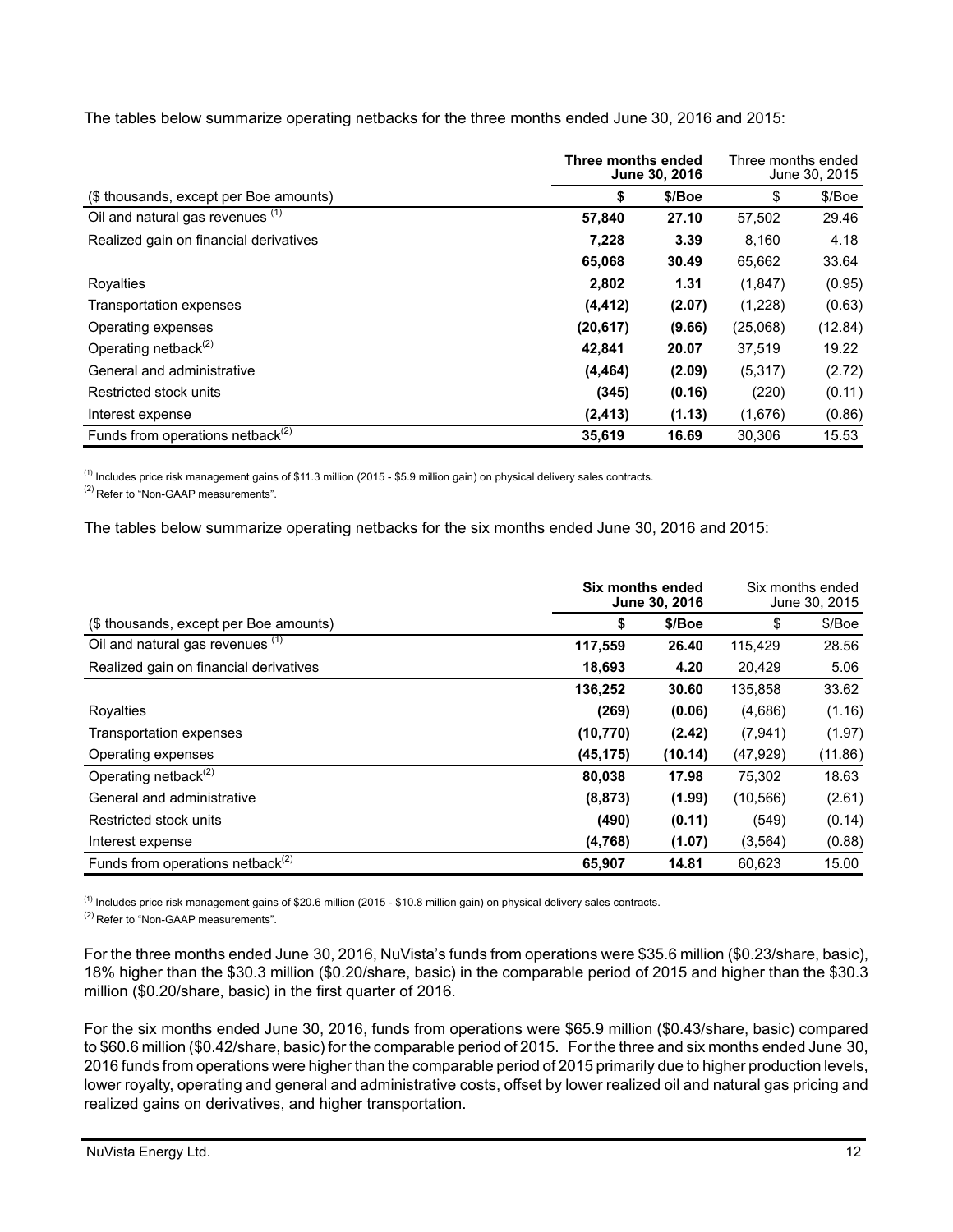# *Environmental remediation expense*

During the third quarter of 2015, NuVista identified a leak in a remote pipeline carrying oil emulsion in its non-core area of Northwest Alberta. The pipeline was immediately shut down and NuVista's emergency response plan was activated. In cooperation with local governmental regulators, first nation bands and with the assistance of qualified consultants, NuVista immediately commenced remediation and restoration activities. The Company's insurers have been notified and are currently evaluating to determine if this is an insurable event. The Company recorded \$9.3 million in environmental remediation expense which is the current best estimate of the total cost of remediation in the December 31, 2015 financial statements. To date, \$8.1 million has been spent. It is anticipated that the majority of the remaining remediation will continue to occur throughout 2016.

The provision for accrued environmental remediation liability contains significant estimates and judgments about the scope, timing and costs of the work that will be required. The assumptions and estimates used are based on current information and are subject to revision in the future as further information becomes available to the Company.

|                                                  | Three months ended June 30 |        | Six months ended June 30 |        |
|--------------------------------------------------|----------------------------|--------|--------------------------|--------|
| (\$ thousands, except per Boe amounts)           | 2016                       | 2015   | 2016                     | 2015   |
| Depletion of oil and gas assets                  | 20,180                     | 22.030 | 40,138                   | 45,385 |
| Depreciation of fixed assets                     | 3,885                      | 3,040  | 7,378                    | 5,638  |
| DD&A expense                                     | 24,065                     | 25.070 | 47,516                   | 51,023 |
| DD&A rate per Boe                                | 11.28                      | 12.84  | 10.67                    | 12.63  |
| Property, plant and equipment impairment expense |                            | 9.981  |                          | 9,981  |
| Total DD&A and impairment expense                | 24.065                     | 35.051 | 47.516                   | 61.004 |

# *Depletion, depreciation, amortization ("DD&A")*

DD&A expense was \$24.1 million for the second quarter of 2016 as compared to \$25.1 million for the comparable period in 2015. The average per unit cost was \$11.28/Boe in the second quarter of 2016 as compared to \$12.84/ Boe for the comparable period in 2015 and \$10.11/Boe in the first quarter of 2016.

The Wapiti Montney DD&A rate per Boe for three and six months ended June 30, 2016 was \$11.62/Boe and \$11.39/ Boe compared to \$13.15/Boe and \$12.85/Boe for the comparable periods of 2015, and \$11.36/Boe in the first quarter of 2016.

# *Exploration and evaluation*

Exploration and evaluation expense for both the three and six months ended June 30, 2016 was \$0.4 million compared to \$1.0 million and \$2.1 million respectively in the comparable period of 2015. Exploration and evaluation expense relates to land expiries of assets held as exploration and evaluation assets.

# *Asset retirement obligations*

 Asset retirement obligations ("ARO") are based on estimated costs to reclaim and abandon ownership interests in oil and natural gas assets including well sites, gathering systems and processing facilities. At June 30, 2016, NuVista has an ARO balance of \$87.7 million as compared to \$101.8 million as at December 31, 2015. The liability was discounted using a risk free discount rate of 1.7% at June 30, 2016 (December 31, 2015 – 2.2%). At June 30, 2016, the estimated total undiscounted amount of cash flow required to settle NuVista's ARO was 129.2 million (December 31, 2015 – \$150.8 million). The majority of the costs are expected to be incurred between 2017 and 2035. The decrease in ARO in the six months ended June 30, 2016 is primarily a result of the disposition of Wapiti Sweet assets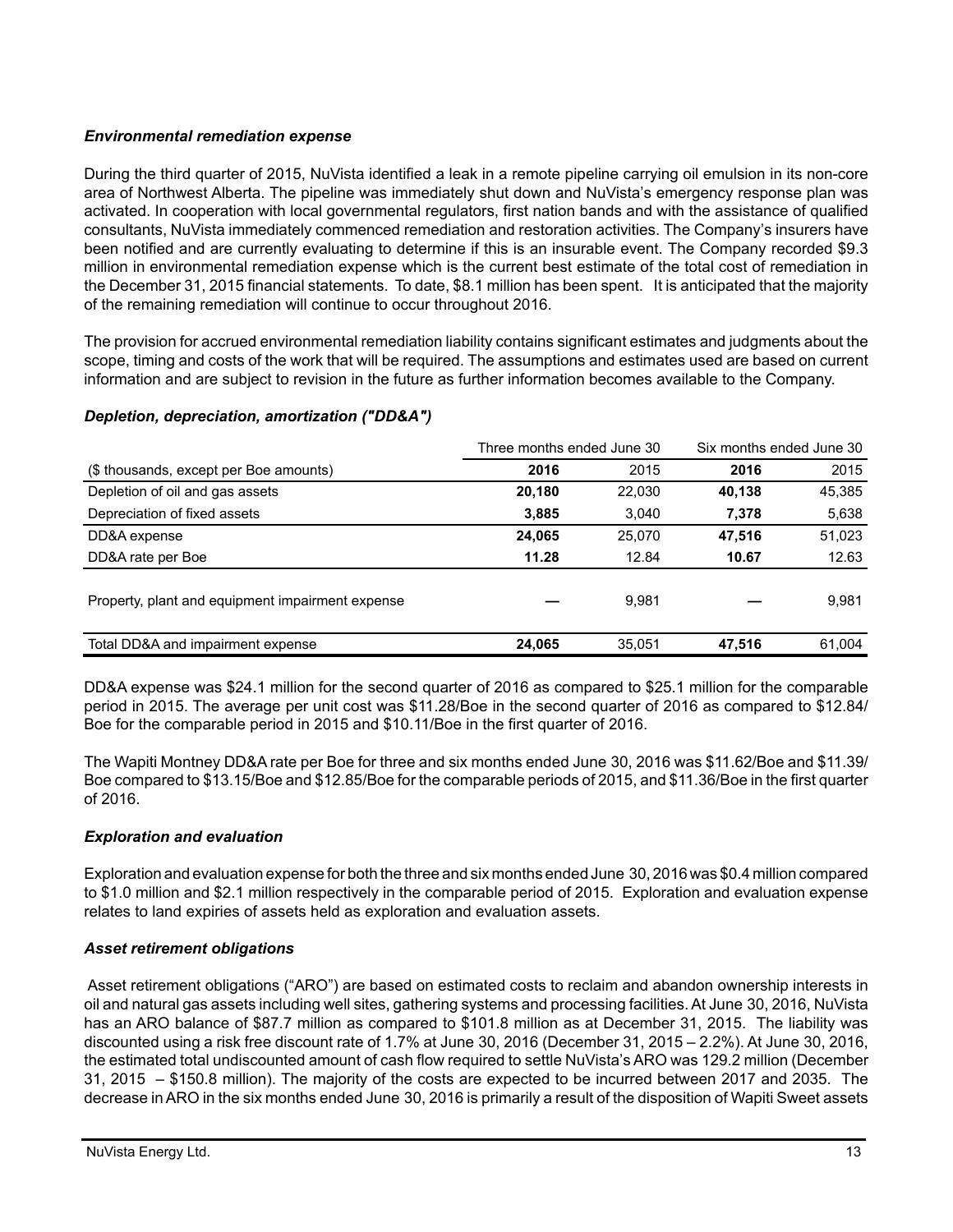in the second quarter of 2016, in addition to NuVista's ongoing abandonment program. Actual ARO expenditures for the three and six months ended June 30, 2016 were \$0.6 million and \$5.6 million respectively compared to \$1.1 million and \$3.4 million for the comparable periods of 2015.

There are uncertainties related to asset retirement obligations and the impact on the financial statements could be material as the eventual timing and expected costs to settle these obligations could differ from our estimates. The main factors that could cause expected costs to differ are changes to laws, regulations, reserve estimates, costs and technology. Any reclamation or abandonment expenditures will generally be funded from cash flow from operating activities.

# *Capital expenditures*

|                                                                    | Three months ended June 30 | Six months ended June 30 |        |         |
|--------------------------------------------------------------------|----------------------------|--------------------------|--------|---------|
| (\$ thousands)                                                     | 2016                       | 2015                     | 2016   | 2015    |
| Exploration and evaluation assets and property plant and equipment |                            |                          |        |         |
| Land and retention costs                                           | 47                         | 70                       | 82     | 127     |
| Geological and geophysical                                         | 1,672                      | 1.198                    | 3.317  | 7,777   |
| Drilling and completion                                            | 22,052                     | 36,807                   | 66.289 | 85,222  |
| Facilities and equipment                                           | 4,980                      | 15.619                   | 20.230 | 67,869  |
| Corporate and other                                                | 14                         | 65                       | 39     | 80      |
| Capital expenditures                                               | 28,765                     | 53.759                   | 89.957 | 161.075 |

Capital expenditures for the three and six months ended June 30, 2016 were \$28.8 million and \$90.0 million respectively, 46% and 44% lower than the \$53.8 million and \$161.1 million for the comparative periods of 2015. The majority of capital expenditures in the second quarter of 2016 was \$22.1 million (77% ) relating to drilling and completion and \$5.0 million (17%) on facility and equipment, primarily related to bringing wells on production. Substantially all capital expenditures in 2016 were spent on liquids-rich natural gas projects in our Wapiti Montney core area. Capital expenditures in the second quarter of 2015 were significantly higher than 2016 primarily due to the construction of a compressor station at Elmworth within the Wapiti Montney core area. This compressor station was brought on line in June 2015 with ultimate through-put capacity of 80 MMcf/d of raw gas and 4,000 Bbls/d of condensate.

# *Acquisitions and dispositions*

For the three and six months ended June 30, 2016, there were undeveloped land acquisitions of \$1.0 million and \$1.0 million respectively, compared to \$nil and \$0.6 million in the comparative periods of 2015.

For the three months ended June 30, 2016, NuVista sold assets in the Wapiti Sweet operating area for proceeds after closing adjustments of \$69.5 million, resulting in a loss on dispositions of \$3.2 million. For the comparable period of 2015, NuVista sold minor assets for proceeds after closing adjustments of \$7.4 million, resulting in a gain on dispositions of \$0.1 million.

For the six months ended June 30, 2016, total proceeds from non-core property dispositions were \$69.9 million, compared to \$10.1 million in the comparable period of 2015.

# *Note receivable allowance (recovery)*

In December 2013, NuVista disposed of assets in a non-core operating area for cash proceeds and a \$5.0 million note receivable, payable in 3 years with yearly interest payment terms. NuVista recognized a valuation allowance of \$5.2 million at December 31, 2015, valuing the note receivable at nil as a result of uncertainty on collection from the counterparty. In the first quarter of 2016, NuVista agreed to and collected a settlement amount of \$0.4 million from the counterparty.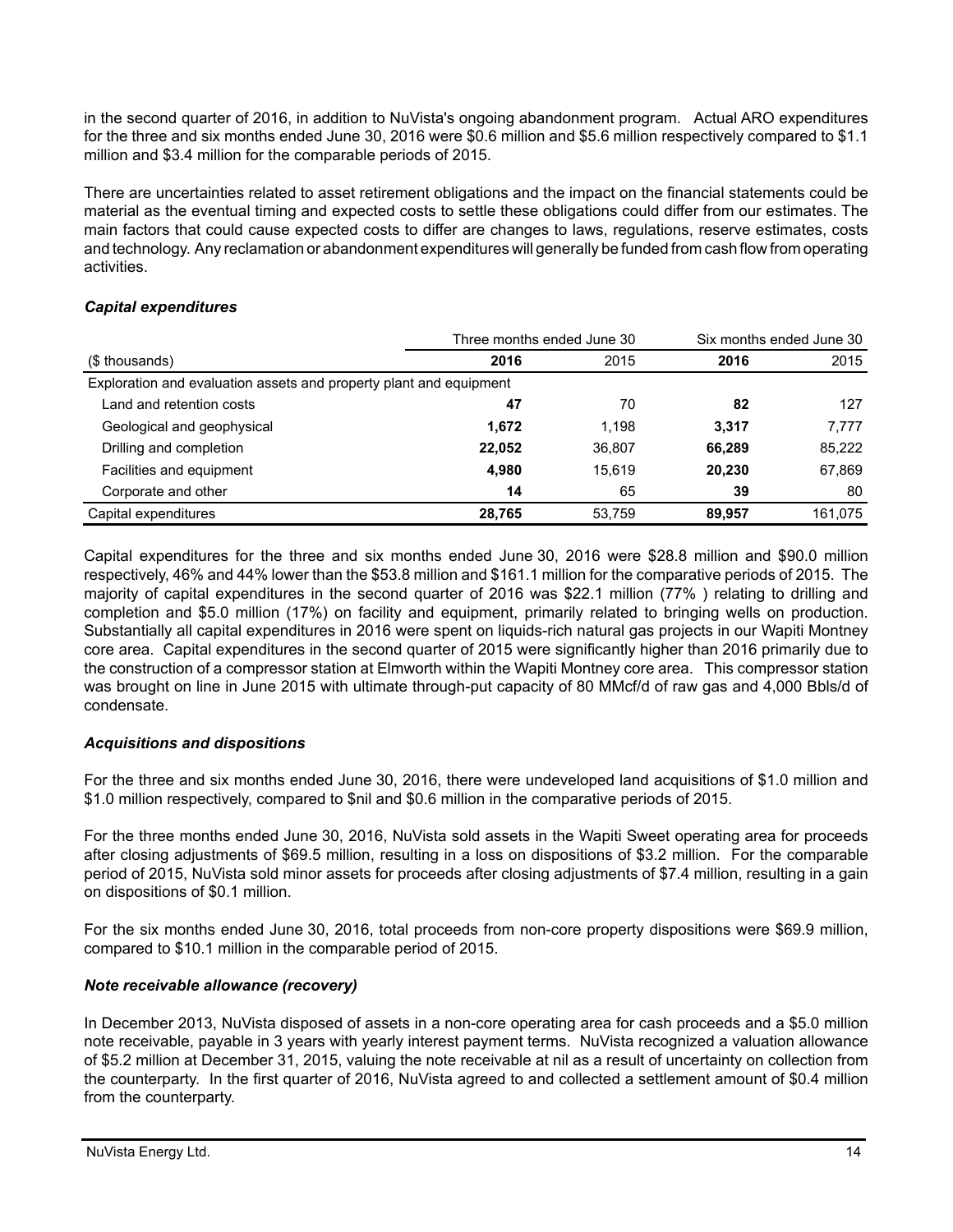# *Income taxes*

For the three and six months ended June 30, 2016, the provision for income taxes was \$nil and \$nil, compared to a benefit of \$1.5 million for the and \$2.6 million for the comparable periods of 2015. The Company derecognized its deferred income tax asset of \$9.4 million to \$nil during the third quarter of 2015 with no change for December 31, 2015 and June 30, 2016, as a result of projected future cash flows at the current commodity prices forecasts being less than the Company's total tax pools.

# *Net earnings (loss)*

For the three months ended June 30, 2016, net loss totaled \$7.3 million (\$0.05/share, basic) compared to a net loss of \$21.4 million (\$0.14/share, basic) for the comparable period in 2015. For the six months ended, June 30, 2016, net loss totaled \$4.9 million (\$0.03/share, basic) compared to a net loss of \$29.0 million (\$0.20/share, basic) for the comparable period of 2015. The decrease in net loss for the current period is primarily a result of lower unrealized losses on commodity derivatives, royalties, operating costs and DD&A expense.

#### *Liquidity and capital resources*

On June 22, 2016, the Company issued \$70 million of 9.875% senior unsecured notes ("Notes") with a 5 year term by way of private placement. Proceeds net of discount and costs amounted to \$66.9 million. Interest is payable in equal quarterly installments in arrears. The Notes are fully and unconditionally guaranteed as to the payment of principal and interest, on a senior unsecured basis by the Company. There are no maintenance of financial covenants.

The Notes are non callable by the Company prior to the two and a half year anniversary of the closing date. At any time on or after December 22, 2018, the Company may redeem all or part of the Notes at the redemption prices set forth in the table below plus any accrued and unpaid interest:

| 12 month period ended: | Percentage |
|------------------------|------------|
| December 22, 2019      | 104.938%   |
| December 22, 2020      | 102.469%   |
| December 22, 2021      | 100.000%   |

If a change of control occurs at any time prior to June 22, 2017, each holder of the Notes will have the right to require the Company to purchase all or any part of that holder's Notes for an amount in cash equal to 110% of the aggregate principle repurchased plus accrued and unpaid interest. If a change of control occurs after June 22, 2017, each holder of Notes will have the right to require the Company to purchase all or any part of that holder's Notes for an amount in cash equal to 101% of the aggregate principle repurchased plus accrued and unpaid interest.

In June 2016, NuVista completed the annual review of its borrowing base with its lenders and the lenders approved a revolving extendible credit facility with a maximum borrowing base of \$200.0 million, a reduction from \$300.0 million, primarily as a result of the impact of a lower commodity price outlook, the Wapiti Sweet asset disposition, and the impact of senior unsecured notes issued June 22, 2016. Borrowing under the credit facility may be made by prime loans, bankers' acceptances and/or US libor advances. These advances bear interest at the bank's prime rate and/ or at money market rates plus a borrowing margin. The credit facility is secured by a first floating charge debenture, general assignment of book debts and NuVista's oil and natural gas properties and equipment. The credit facility has a 364-day revolving period and is subject to an annual review by the lenders, at which time a lender can extend the revolving period or can request conversion to a one year term loan. During the revolving period, a review of the maximum borrowing amount occurs semi-annually on October 30 and April 30. During the term period, no principal payments would be required until a year after the revolving period matures. As such, the credit facility is classified as long-term. The credit facility does not contain any financial covenants but NuVista is subject to various nonfinancial covenants under its credit facility. Compliance with these covenants is monitored on a regular basis and as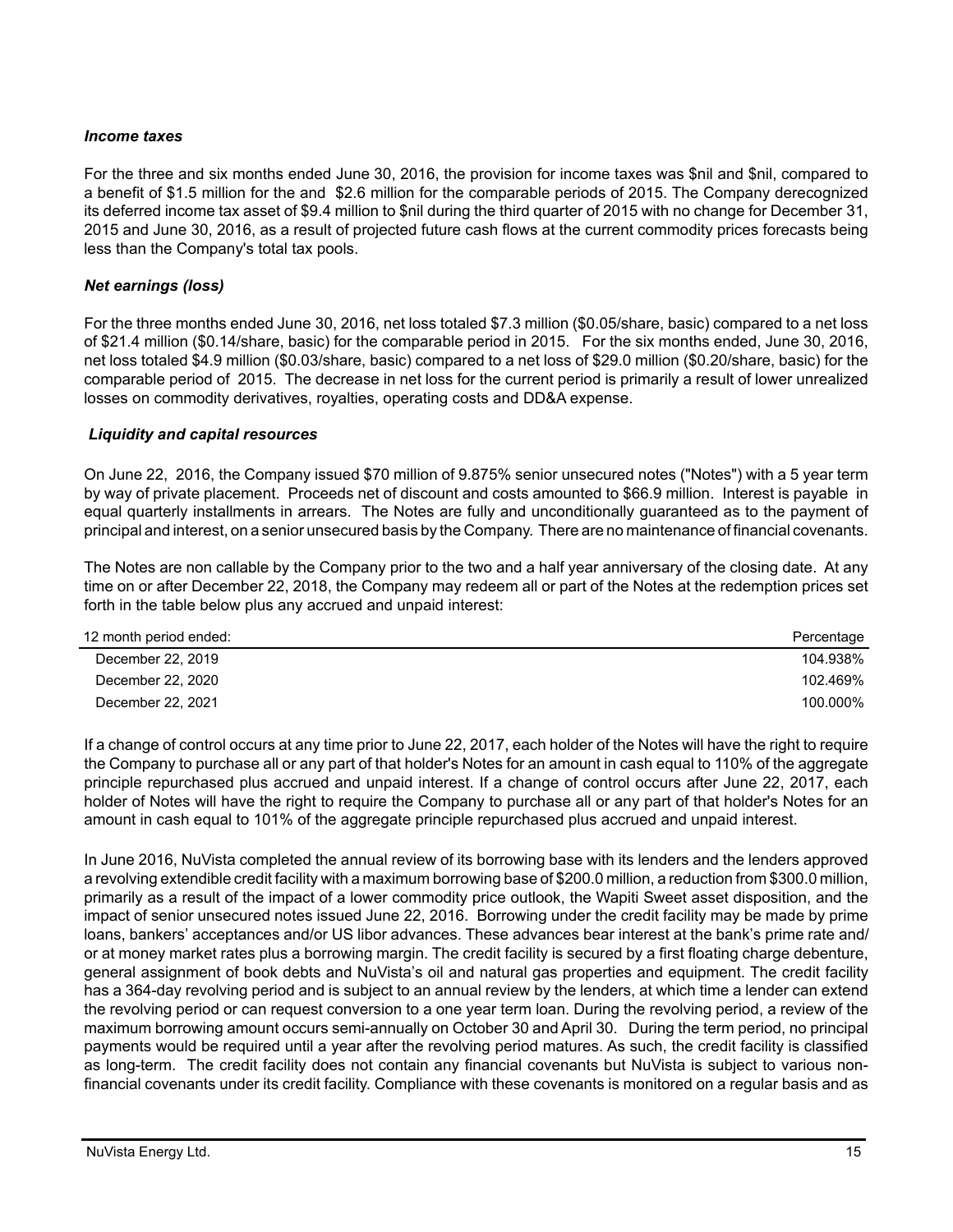at June 30, 2016, NuVista was in compliance with all covenants. The next review is scheduled for on or before October 30, 2016.

In June 2016, pursuant to a private placement, the Company issued 3.3 million common shares on a flow-through basis in respect of Canadian Development expenses ("CDE") at a price of \$6.65 per share for gross proceeds of \$21.6 million. Under the terms of the flow-through share agreements, the Company is committed to spend approximately \$21.6 million on qualifying CDE prior to December 31, 2016.

| (\$ thousands)                                                                           | <b>June 30, 2016</b> | December 31, 2015 |
|------------------------------------------------------------------------------------------|----------------------|-------------------|
| Common shares outstanding                                                                | 156,838              | 153,310           |
| Share price <sup>(1)</sup>                                                               | 6.25                 | 4.07              |
| Total market capitalization                                                              | 980,238              | 623,972           |
| Adjusted working capital deficit <sup>(2)</sup>                                          | 845                  | 23,892            |
| Senior unsecured notes                                                                   | 66.904               |                   |
| Long-term debt                                                                           | 89.386               | 196,733           |
| Debt, net of adjusted working capital ("Net debt")                                       | 157,135              | 220,625           |
| Annualized current quarter funds from operations <sup>(2)</sup>                          | 142,476              | 130,176           |
| Net debt to annualized current quarter funds from operations <sup><math>(2)</math></sup> | 1.1                  | 1.7               |

<sup>(1)</sup> Represents the closing price on the Toronto Stock Exchange on June 30, 2016 and December 31, 2015.

<sup>(2)</sup> Refer to the "Non-GAAP measurements".

As at June 30, 2016, net debt was \$157.1 million, resulting in a net debt to annualized current quarter funds from operations of 1.1x. NuVista's long term strategy is to maintain a net debt to annualized current quarter funds from operations ratio of less than 1.5x. However, in periods of volatile and lower commodity prices, NuVista is willing to work to target a net debt to annualized current quarter funds from operations of around 2x. The actual ratio may fluctuate on a quarterly basis above or below target due to a number of factors including facility outages, commodity prices and the timing of acquisitions and dispositions. At June 30, 2016, NuVista had an adjusted working capital deficit of \$0.8 million. Adjusted working capital is current assets less current liabilities excluding the current portion of the fair value of the financial derivative assets of \$5.9 million. The Company believes it is appropriate to exclude these amounts when assessing financial leverage. At June 30, 2016, NuVista had drawn \$89.4 million on its credit facility leaving \$110.6 million of unused bank borrowing capacity based on the current committed credit facility of \$200.0 million.

NuVista plans to monitor its 2016 business plan and adjust its capital program in the context of commodity prices and debt levels. NuVista plans to finance its 2016 capital program with funds from operating activities, any proceeds from divestitures and available bank lines.

As at June 30, 2016, there were 156.8 million common shares outstanding. In addition, there were 6.5 million stock options with an average exercise price of \$7.02 per option and 562 thousand RSAs outstanding.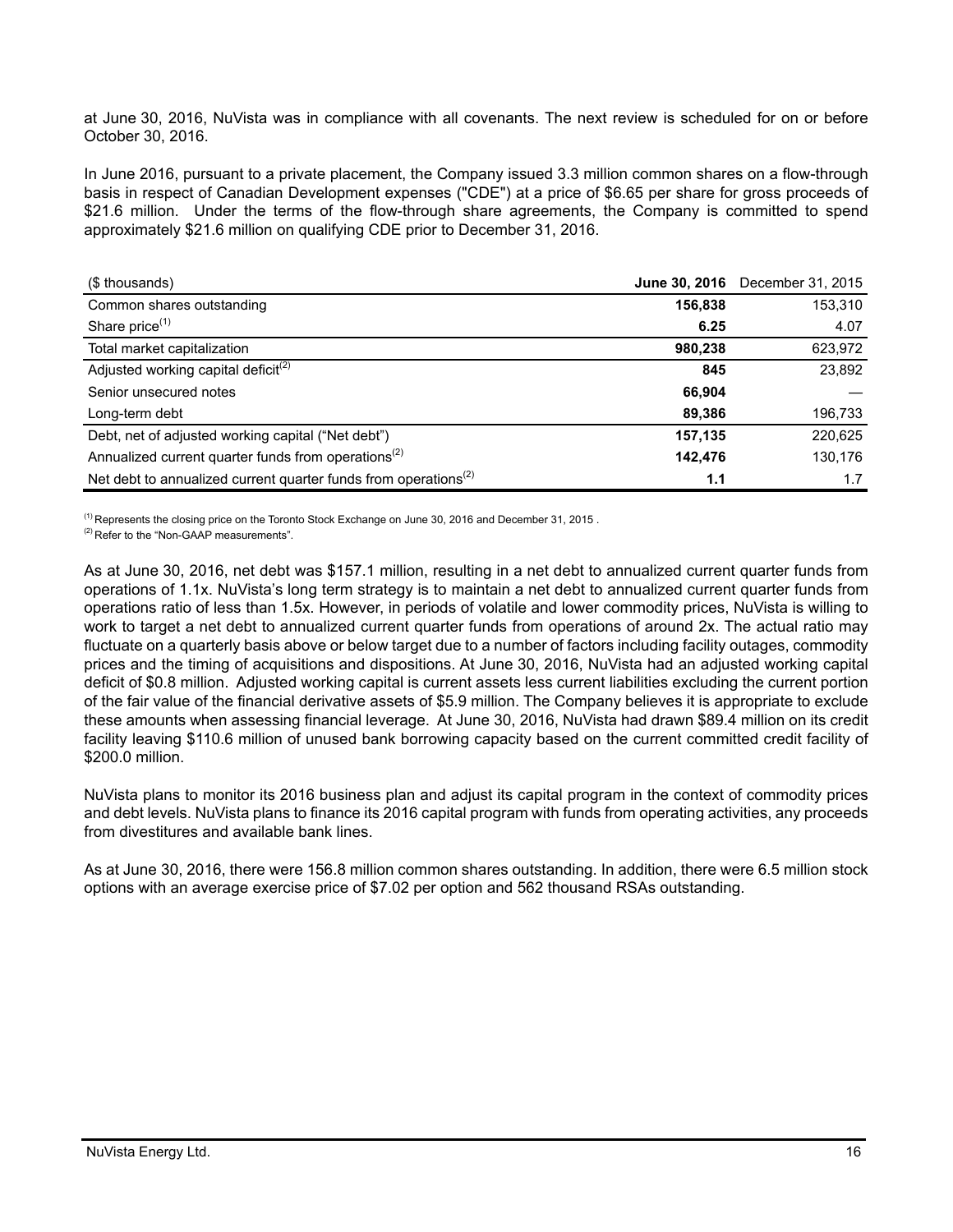# *Contractual obligations and commitments*

NuVista enters into contract obligations as part of conducting business. The following is a summary of NuVista's contractual obligations and commitments as at June 30, 2016:

| (\$ thousands)                   | Total   | 2016   | 2017   | 2018   | 2019   | 2020   | Thereafter |
|----------------------------------|---------|--------|--------|--------|--------|--------|------------|
| Transportation and<br>processing | 506.872 | 27.508 | 63.320 | 63.694 | 57.359 | 54.126 | 240.865    |
| Office lease                     | 5.246   | 1.967  | 3.279  |        |        |        |            |
| Drilling rig contracts           | 4.735   | 1.967  | 2.768  |        |        |        |            |
| Total commitments                | 516,853 | 31.442 | 69.367 | 63.694 | 57,359 | 54.126 | 240,865    |

Subsequent to June 30, 2016, the company entered into a transportation commitment for \$24.1 million starting in 2018.

#### *Off "balance sheet" arrangements*

NuVista has certain lease arrangements, all of which are reflected in the contractual obligations and commitments table, which were entered into in the normal course of operations. All leases have been treated as operating leases whereby the lease payments are included in operating expenses or general and administrative expenses depending on the nature of the lease.

#### *Quarterly financial information*

The following table highlights NuVista's performance for the eight quarterly reporting periods from September 30, 2014 to June 30, 2016:

| (\$ thousands, except        | 2016          |        | 2015     |          |               | 2014    |           |        |
|------------------------------|---------------|--------|----------|----------|---------------|---------|-----------|--------|
| per share amounts)           | <b>Jun 30</b> | Mar 31 | Dec 31   | Sep 30   | <b>Jun 30</b> | Mar 31  | Dec 31    | Sep 30 |
| Production (Boe/d)           | 23,451        | 25,484 | 23,355   | 21,622   | 21,448        | 23,215  | 23.165    | 18,030 |
| Oil and natural gas revenues | 57,840        | 59,720 | 55,592   | 54,664   | 57,502        | 57,927  | 72.050    | 66,426 |
| Net earnings (loss)          | (7, 320)      | 2,453  | (69,072) | (74,837) | (21,357)      | (7,659) | (42, 478) | (208)  |
| Net earnings (loss)          |               |        |          |          |               |         |           |        |
| Per basic and diluted share  | (0.05)        | 0.02   | (0.45)   | (0.49)   | (0.14)        | (0.06)  | (0.31)    |        |
| Funds from operations        | 35,619        | 30,288 | 32,544   | 31,822   | 30,306        | 30,317  | 36,703    | 27,326 |
| Per basic and diluted share  | 0.23          | 0.20   | 0.21     | 0.21     | 0.20          | 0.22    | 0.26      | 0.20   |

NuVista's production volumes over the past eight quarters have been increasing significantly with substantially all of the Company's capital expenditures allocated to Wapiti Montney and successful drilling and production performance in that area. Total Company production increases have been partially offset with non-core property dispositions. Over the prior eight quarters, quarterly revenue has been in a range of \$54.7 million to \$72.1 million with revenue primarily influenced by production volumes and commodity prices. Net earnings (losses) have been in a range of a net loss of \$74.8 million to net earnings of \$2.5 million with earnings primarily influenced by impairments, gains and losses from disposal of assets, production volumes, commodity prices and realized and unrealized gains and losses on financial derivatives.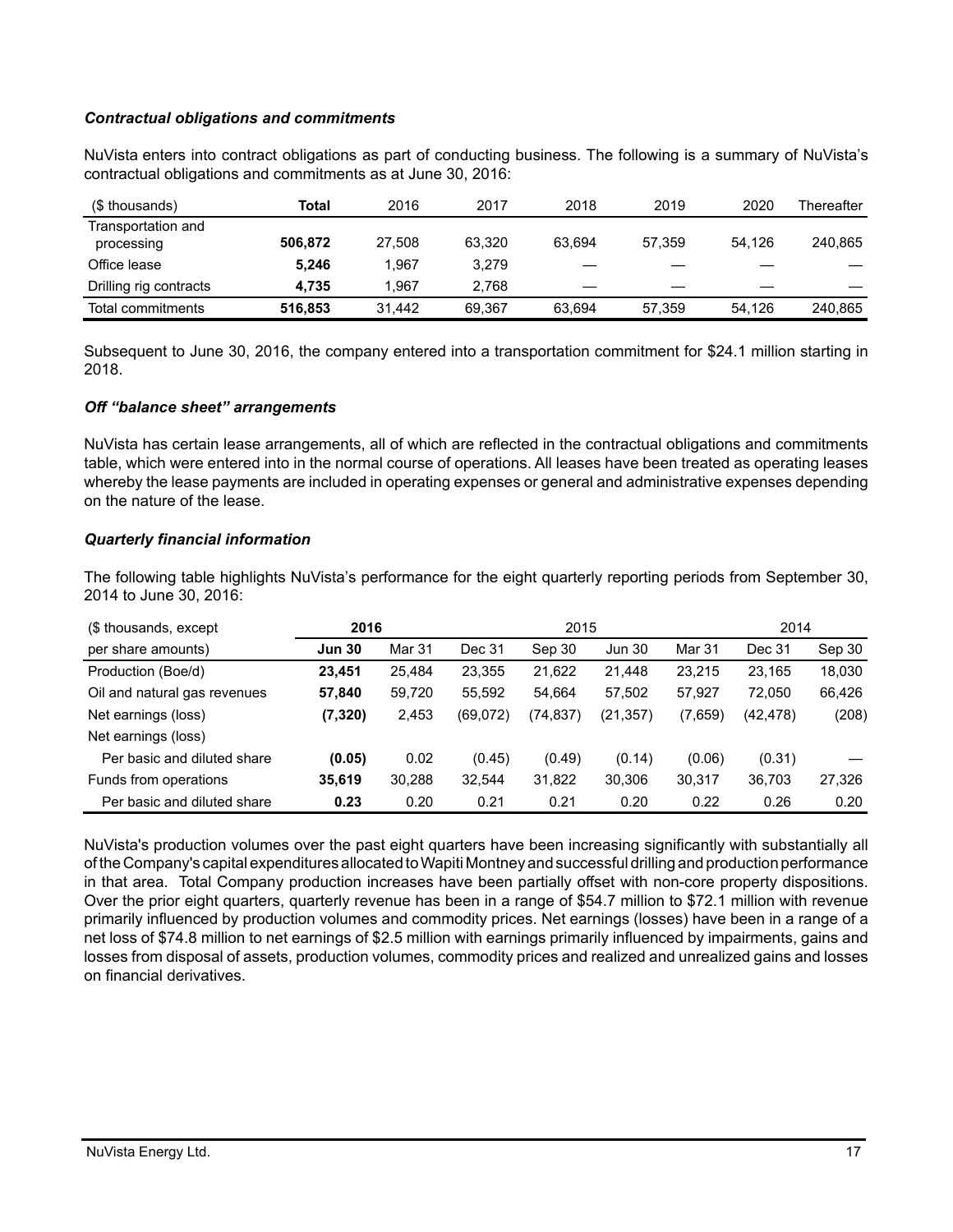# *Update on regulatory matters*

# *Environmental*

In the fourth quarter of 2015, the provincial government of Alberta released its Climate Leadership Plan which will impact all consumers and businesses that contribute to carbon emissions in Alberta. This plan includes imposing carbon pricing that is applied across all sectors, starting at \$20 per tonne on January 1, 2017 and moving to \$30 per tonne on January 1, 2018, the phase-out of coal-fired power generation by 2030, a cap on oil sands emissions production of 100 megatonnes, and a 45 per cent reduction in methane emissions by the oil and gas sector by 2025. NuVista expects the Climate Leadership Plan to increase the cost of operating its properties and is currently evaluating the expected impact of this plan on its results of operations.

The oil and natural gas industry is currently subject to environmental regulations pursuant to a variety of federal, provincial, and local laws and regulation. Environmental legislation provides for, among other things, restrictions and prohibitions on emissions, releases or spills of various substances produced in association with oil and natural gas operations. Compliance with such legislation can require significant expenditures and a breach may result in the imposition of fines and penalties, some of which may be material. Environmental legislation is evolving in a manner expected to result in stricter standards and enforcement, as well as larger fines and environmental liability. No assurance can be given that the application of environmental laws to the business and operations of NuVista will not result in a limitation of production or a material increase in the costs of operating, development, or exploration activities or otherwise adversely affect NuVista's financial condition, results of operations, or prospects.

NuVista utilizes monitoring and reporting programs, as well as inspections and audits for environmental, health, and safety performance that are designed to provide assurance that environmental and regulatory standards are met. In the event of unknown or unforeseeable environmental impacts arising from its operations, NuVista may be subject to remedial and litigation costs. Contingency plans are in place for a timely response to environmental events and for the utilization of remediation/reclamation strategies to restore the environment in the event of such impacts.

Given the evolving nature of climate change discussion, the regulation of greenhouse gases ("GHGs") and potential federal and provincial GHG commitments, NuVista is currently unable to predict the impact on its operations and financial condition at this time. It is possible that NuVista could face increases in operating and capital costs in order to comply with augmented greenhouse gas emissions legislation.

Further information regarding environmental and climate change regulations and current provincial royalty and incentive programs are contained in our Annual Information Form for the year ended December 31, 2015 under the Industry Conditions section.

# *Update on financial reporting matters*

# *Future accounting changes*

In May 2014, the IASB issued IFRS 15, "Revenue from Contracts with Customers", which replaces IAS 18, "Revenue" and IAS 11, "Construction Contracts". The standard is now effective January 1, 2018 and is required to be adopted retrospectively or using a modified transition approach. The Company will be required to adopt this standard and is currently evaluating the impact this standard may have on the financial statements.

In July 2014, the IASB issued IFRS 9, "Financial Instruments" to replace IAS 39, "Financial Instruments: Recognition and Measurement". The new standard replaces the current multiple classification and measurement models for financial asset and liabilities with a single model that has only two classification categories: amortized cost and fair value. As of January 1, 2018, the Company will be required to adopt the standard. The Company is evaluating the impact this standard may have on the financial statements.

In October 2015, the IASB voted on the effective date of IFRS 16 "Leases" which replaces IAS 17 "Leases". The IASB is expected to issue the standard. The standard will come into effect for annual periods beginning on or after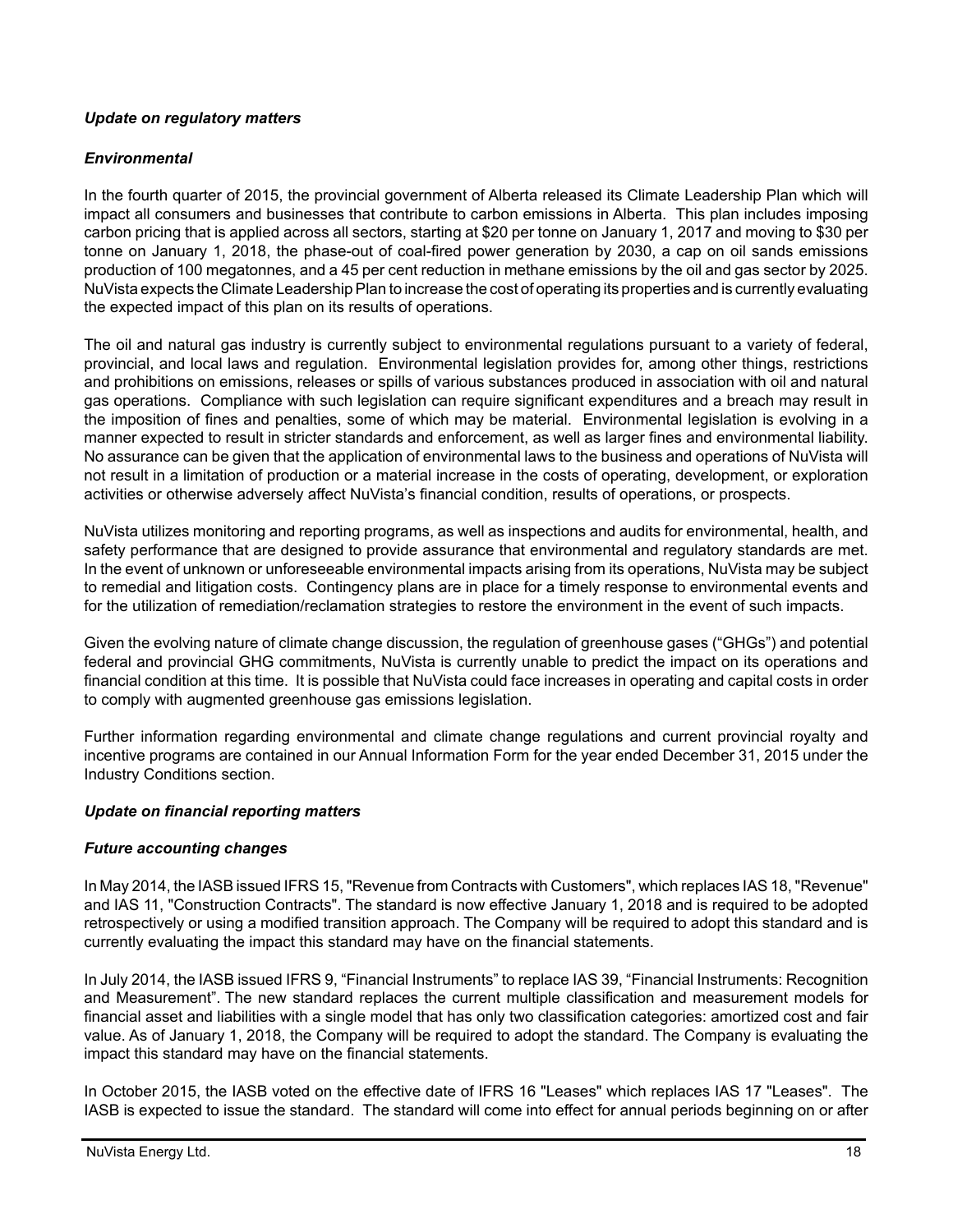January 1, 2019, with earlier adoption permitted if the entity is also applying for IFRS 15 "Revenue from Contracts with Customers". IFRS 16 will be applied by NuVista on January 1, 2019 and the Company is currently evaluating the impact of the standard may have on the financial statements.

### *Disclosure controls and internal controls over financial reporting*

NuVista's President and Chief Executive Officer ("CEO") and Vice President, Finance and Chief Financial Officer ("CFO") are responsible for establishing and maintaining disclosure controls and procedures and internal controls over financial reporting as defined in National Instrument 52-109. NuVista's CEO and CFO have designed disclosure controls and procedures, or caused them to be designed under their supervision, to provide reasonable assurance that information required to be disclosed by NuVista in its filings or other reports filed or submitted by it under securities legislation is recorded, processed, summarized and reported within the time periods specified in the securities legislation and is accumulated and communicated to NuVista's management, including its certifying officers, as appropriate to allow timely decisions regarding required disclosure. The CEO and CFO have concluded, based on their evaluation as of the end of the period covered by the interim filings that the Company's disclosure controls and procedures are effective.

The CEO and CFO have also designed internal controls over financial reporting, or caused them to be designed under their supervision, to provide reasonable assurance regarding the reliability of NuVista's financial reporting and the preparation of financial statements for external purposes in accordance with GAAP and includes those policies and procedures that:

(a) pertain to the maintenance of records that in reasonable detail accurately and fairly reflect the transactions and dispositions of the assets of NuVista;

(b) are designed to provide reasonable assurance that transactions are recorded as necessary to permit preparation of the financial statements in accordance with GAAP, and that receipts and expenditures of NuVista are being made only in accordance with authorizations of management and directors of NuVista; and

(c) are designed to provide reasonable assurance regarding prevention or timely detection of unauthorized acquisition, use or disposition of NuVista's assets that could have a material effect on the annual financial statements.

NuVista has designed its internal controls over financial reporting based on the Committee of Sponsoring Organizations of the Treadway Commission (2013). During the quarter ended June 30, 2016, there have been no changes to NuVista's internal controls over financial reporting that have materially or are reasonably likely to materially affect the internal controls over financial reporting; the CEO and CFO have concluded that the internal controls over financial reporting are effective.

Because of their inherent limitations, disclosure controls and procedures and internal control over financial reporting may not prevent or detect misstatements, error or fraud. Control systems, no matter how well conceived or operated, can provide only reasonable, not absolute assurance, that the objectives of the control system are met.

#### *Assessment of business risks*

The following are the primary risks associated with the business of NuVista. Most of these risks are similar to those affecting others in the conventional oil and natural gas sector. NuVista's financial position and results of operations are directly impacted by these factors:

- Operational risk associated with the production of oil and natural gas;
- Reserves risk with respect to the quantity and quality of recoverable reserves;
- Commodity risk as crude oil and natural gas prices and differentials fluctuate due to market forces;
- Financial risk such as volatility of the Cdn/US dollar exchange rate, interest rates and debt service obligations;